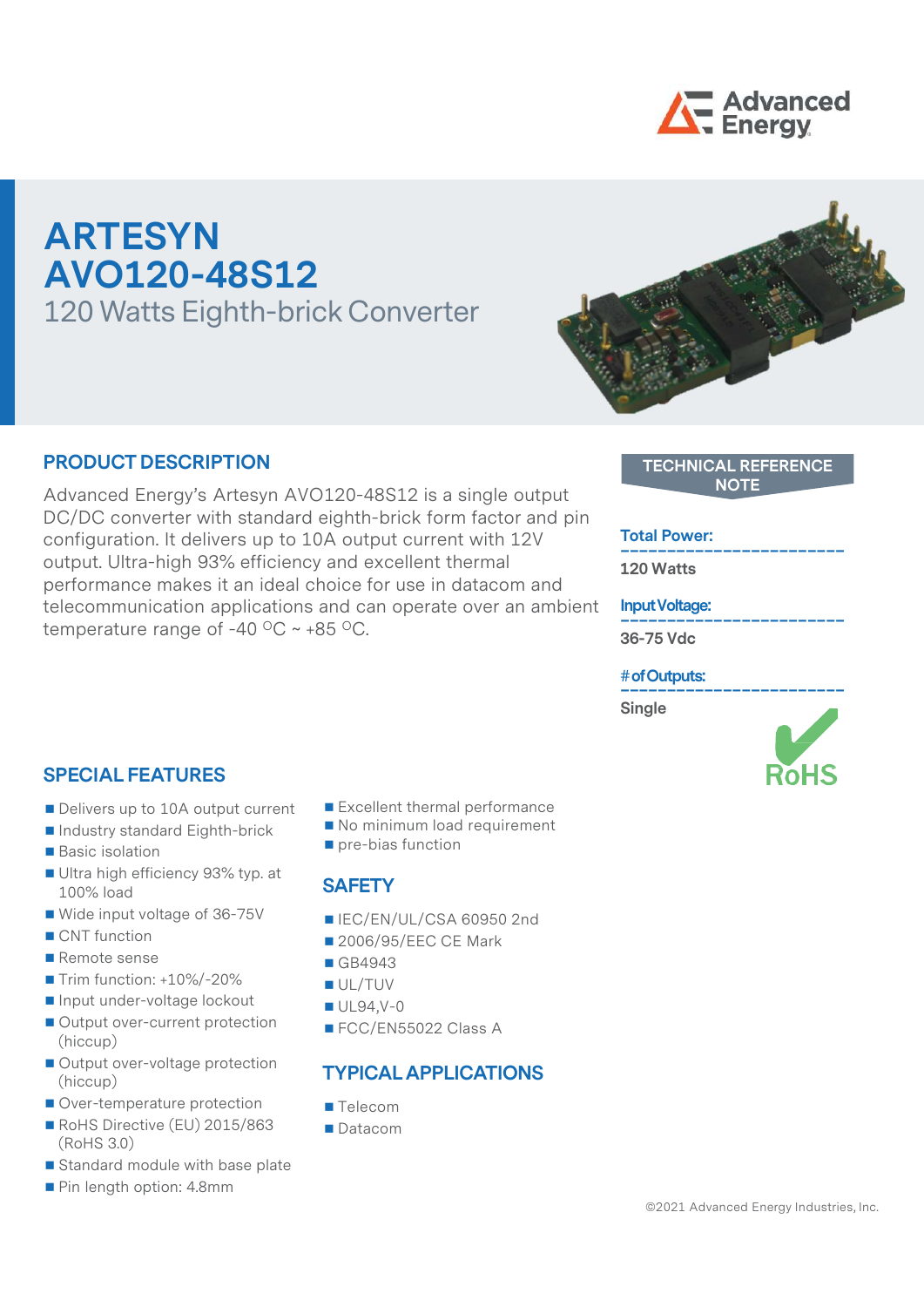#### AVO120-48S12

#### Model Numbers

|                          |                      |    |                       |                                                |                  |              |                     |                | AVO120-48S12    |
|--------------------------|----------------------|----|-----------------------|------------------------------------------------|------------------|--------------|---------------------|----------------|-----------------|
|                          | <b>Model Numbers</b> |    |                       |                                                |                  |              |                     |                |                 |
|                          | <b>Standard</b>      |    | <b>Output Voltage</b> |                                                | <b>Structure</b> |              | Remote ON/OFF logic |                | <b>ROHS</b>     |
|                          | AVO120-48S12-4L      |    | 12Vdc                 |                                                | Open-frame       |              | Negative            |                | <b>RoHS 3.0</b> |
|                          | AVO120-48S12P-4L     |    | 12Vdc                 |                                                | Open-frame       |              | Positive            |                | <b>RoHS 3.0</b> |
|                          | AVO120-48S12B-4L     |    | 12Vdc                 |                                                | Base plate       |              | Negative            |                | <b>RoHS 3.0</b> |
|                          | AVO120-48S12PB-4L    |    | 12Vdc                 |                                                | Base plate       |              | Positive            |                | <b>RoHS 3.0</b> |
|                          | AVO200-48S12-6L      |    | 12Vdc                 |                                                | Open-frame       |              | Negative            |                | <b>RoHS 3.0</b> |
|                          | AVO120-48S12P-6L     |    | 12Vdc                 |                                                | Open-frame       |              | Positive            |                | <b>RoHS 3.0</b> |
|                          | AVO200-48S12B-6L     |    | 12Vdc                 |                                                | Base plate       |              | Negative            |                | RoHS 3.0        |
|                          | AVO120-48S12PB-6L    |    | 12Vdc                 |                                                | Base plate       |              | Positive            |                | <b>RoHS 3.0</b> |
| <b>Order Information</b> |                      |    |                       |                                                |                  |              |                     |                |                 |
| AVO120                   | $\sim$               | 48 | S                     | 12                                             | P                | B.           | ٠.                  | $\overline{4}$ | Ш               |
|                          |                      |    |                       | $\begin{array}{c} \textcircled{4} \end{array}$ | $\circledS$      | $^\circledR$ |                     | $\circledcirc$ | $^\circledR$    |

#### Order Information

| AVO120 | $\sim$ | 48 | $\overline{\phantom{a}}$ | $\sim$<br>--- |         |                                        | $\sim$ |    |
|--------|--------|----|--------------------------|---------------|---------|----------------------------------------|--------|----|
| . .    |        |    | ۰                        |               | (5<br>- | (G)<br>. U<br>$\overline{\phantom{a}}$ |        | S) |

|                                | AVO120-48S12PB-6L    |               | 12Vdc               |                             | Base plate                                       |             | Positive |     |  | <b>RoHS 3.0</b> |
|--------------------------------|----------------------|---------------|---------------------|-----------------------------|--------------------------------------------------|-------------|----------|-----|--|-----------------|
| <b>Order Information</b>       |                      |               |                     |                             |                                                  |             |          |     |  |                 |
| AVO120                         |                      | 48            | S.                  | 12                          | P                                                | B           | -        | 4   |  |                 |
| (1)                            |                      | $\circled{2}$ | (3)                 | $\circled{4}$               | $\circledS$                                      | $\circledR$ |          | (7) |  | (8)             |
|                                |                      |               |                     |                             |                                                  |             |          |     |  |                 |
| $\textcircled{\scriptsize{1}}$ | Model series         |               | AVO120: series name |                             |                                                  |             |          |     |  |                 |
| (2)                            | Input voltage        |               |                     | 48: input rated voltage 48V |                                                  |             |          |     |  |                 |
| (3)                            | Output number        |               | S: single output    |                             |                                                  |             |          |     |  |                 |
| $\circled{4}$                  | Rated output voltage |               | 12: 12V output      |                             |                                                  |             |          |     |  |                 |
| $\circledS$                    | Remote ON/OFF logic  |               |                     |                             | Default: negative logic; P: positive logic       |             |          |     |  |                 |
| $\circledR$                    | Baseplate            |               |                     |                             | Default: without the baseplate, B:with baseplate |             |          |     |  |                 |
| $\circledcirc$                 | Pin length           |               | 4: 4.8mm; 6: 3.8mm  |                             |                                                  |             |          |     |  |                 |
| (8)                            | <b>RoHS</b> status   |               |                     |                             | L: RoHS Directive (EU) 2015/863 (RoHS 3.0)       |             |          |     |  |                 |
| <b>Options</b><br>None         |                      |               |                     |                             |                                                  |             |          |     |  |                 |

#### Options

None

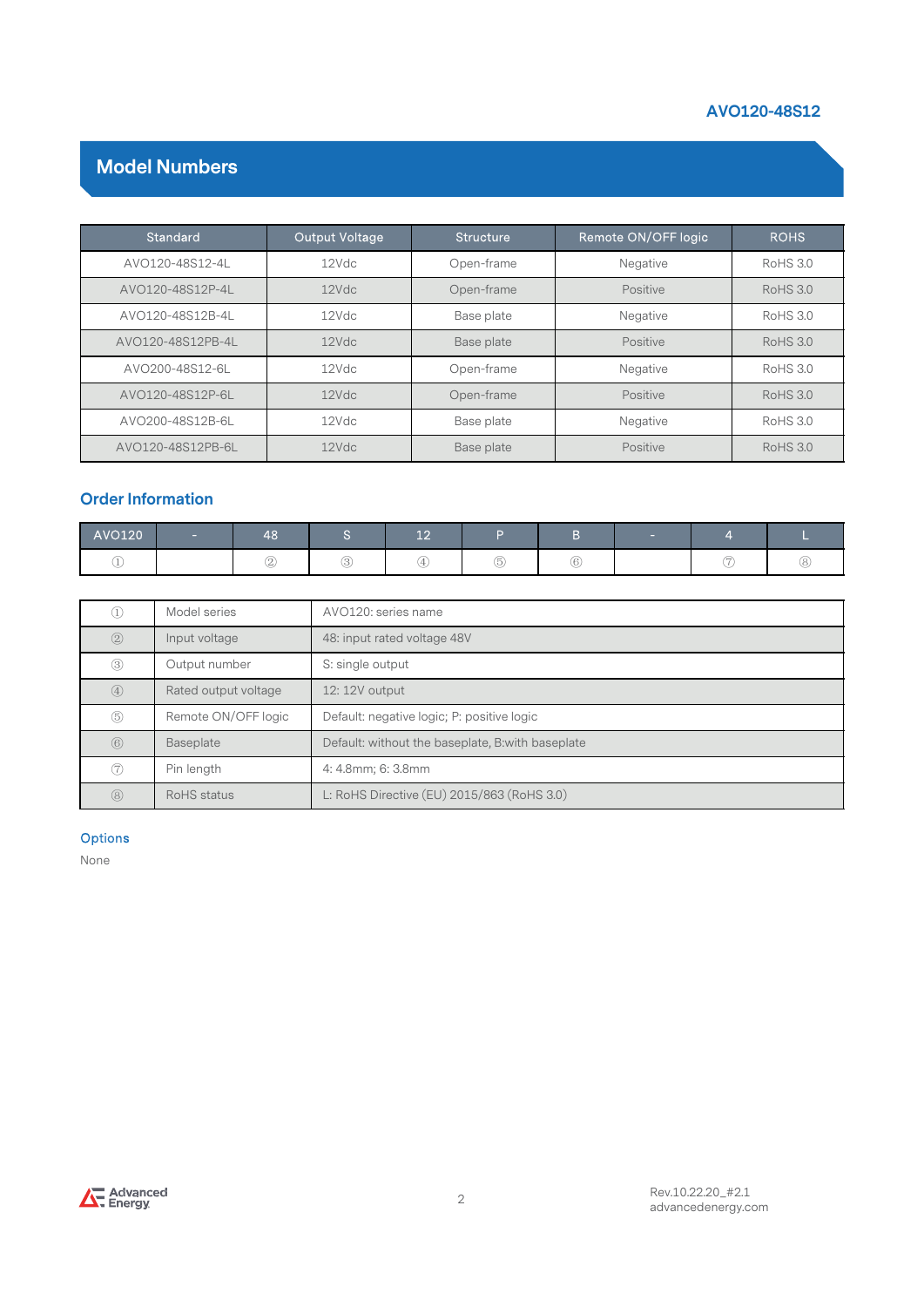#### Absolute Maximum Ratings

Stress in excess of those listed in the "Absolute Maximum Ratings" may cause permanent damage to the power supply. These are stress ratings only and functional operation of the unit is not implied at these or any other con **Stress in excess of those listed in the "Absolute Maximum Ratings" may cause permanent damage to the power supply. These are stress in excess of those listed in the "Absolute Maximum Ratings" may cause permanent damage to** operational sections of this TRN. Exposure to any absolute maximum rated condition for extended periods may adversely affect the power supply's reliability.

| <b>Absolute Maximum Ratings</b>      |                                                                                                                                                                                                                                                                                                                                                                                                   |                                                              |                                |                         |                   |                      |                   |
|--------------------------------------|---------------------------------------------------------------------------------------------------------------------------------------------------------------------------------------------------------------------------------------------------------------------------------------------------------------------------------------------------------------------------------------------------|--------------------------------------------------------------|--------------------------------|-------------------------|-------------------|----------------------|-------------------|
| the power supply's reliability.      | Stress in excess of those listed in the "Absolute Maximum Ratings" may cause permanent damage to the power supply. These are<br>stress ratings only and functional operation of the unit is not implied at these or any other conditions above those given in the<br>operational sections of this TRN. Exposure to any absolute maximum rated condition for extended periods may adversely affect |                                                              |                                |                         |                   |                      |                   |
| Table 1. Absolute Maximum Ratings    |                                                                                                                                                                                                                                                                                                                                                                                                   |                                                              |                                |                         |                   |                      |                   |
| Parameter                            |                                                                                                                                                                                                                                                                                                                                                                                                   | <b>Model</b>                                                 | Symbol                         | Min                     | <b>Typ</b>        | <b>Max</b>           | <b>Unit</b>       |
| Input Voltage                        | <b>Operating -Continuous</b><br>Non-operating -100mS                                                                                                                                                                                                                                                                                                                                              | All<br>$A$ ll                                                | $V_{IN,DC}$                    | $\mathbb O$<br>$\Omega$ | ÷,                | 80<br>100            | Vdc<br>Vdc        |
| Maximum Output Power                 |                                                                                                                                                                                                                                                                                                                                                                                                   | All                                                          | $\mathsf{P}_{\mathsf{O},\max}$ |                         | $\overline{a}$    | 120                  | W                 |
| <b>Ambient Operating Temperature</b> |                                                                                                                                                                                                                                                                                                                                                                                                   | All                                                          | $T_A$                          | $-40$                   | ÷,                | $+85$                | $^{\circ}$ C      |
| Storage Temperature                  |                                                                                                                                                                                                                                                                                                                                                                                                   | All                                                          | $T_{STG}$                      | $-55$                   | $\overline{a}$    | $+125$               | $^{\circ}$ C      |
| Voltage at remote ON/OFF pin         |                                                                                                                                                                                                                                                                                                                                                                                                   | All                                                          |                                | $-0.7$                  | $\overline{a}$    | 12                   | V                 |
| Humidity (non-condensing)            | Operating<br>Non-operating                                                                                                                                                                                                                                                                                                                                                                        | All<br>$A$ ll                                                |                                |                         |                   | 95<br>95             | $\%$<br>$\%$      |
| Isolation Voltage <sup>1</sup>       | Input to outputs<br>Input to baseplate<br>Outputs to baseplate                                                                                                                                                                                                                                                                                                                                    | Open-frame modules<br>Baseplate modules<br>Baseplate modules |                                |                         | ÷                 | 2000<br>1000<br>1000 | Vdc<br>Vdc<br>Vdc |
| <b>Isolation Resistance</b>          |                                                                                                                                                                                                                                                                                                                                                                                                   | All                                                          |                                | 10                      | $\qquad \qquad -$ |                      | Mohm              |

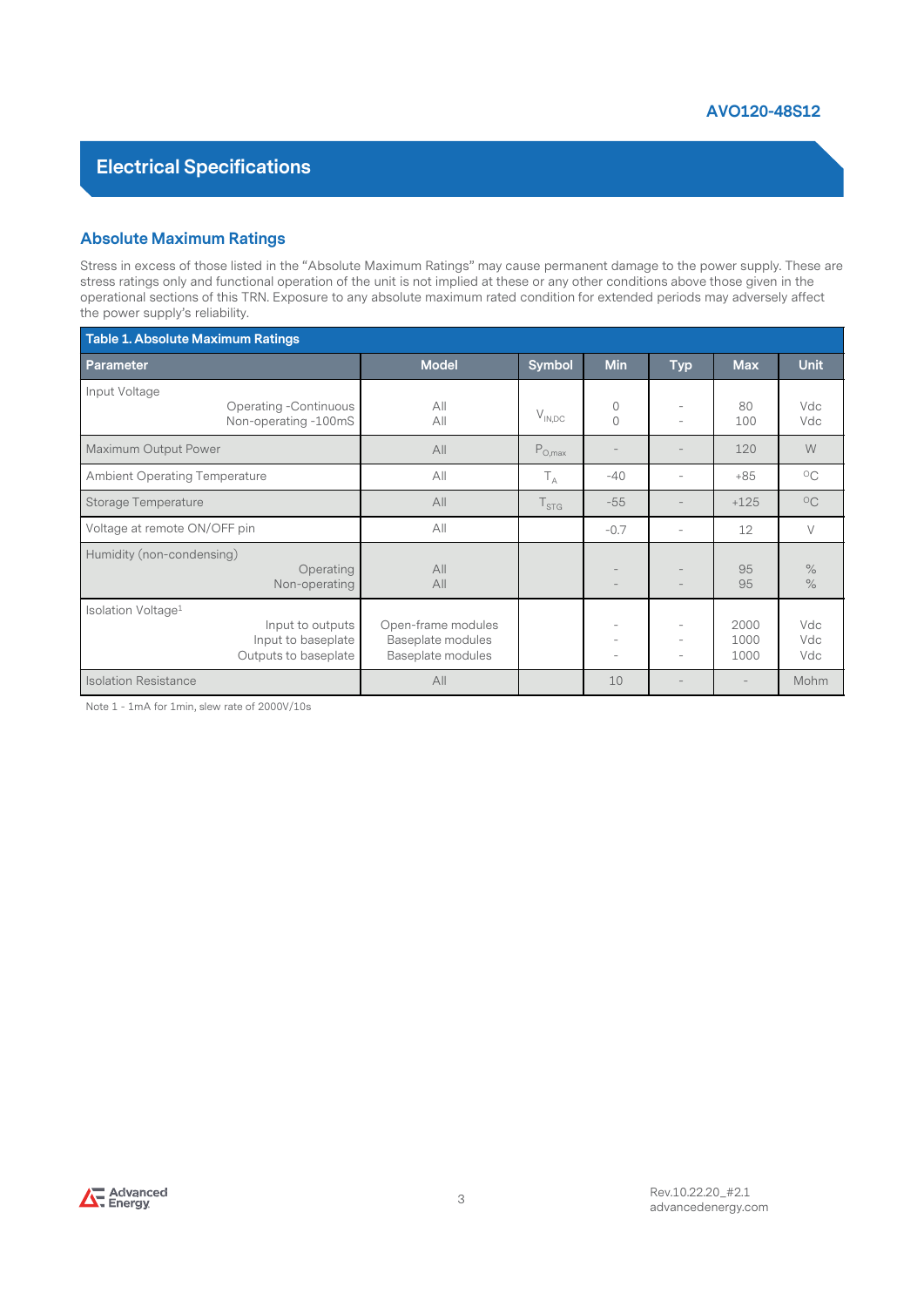#### Input Specifications

|                                             |                                                                                                                                 |                               |                          |                          | AVO120-48S12             |                      |
|---------------------------------------------|---------------------------------------------------------------------------------------------------------------------------------|-------------------------------|--------------------------|--------------------------|--------------------------|----------------------|
| <b>Electrical Specifications</b>            |                                                                                                                                 |                               |                          |                          |                          |                      |
| <b>Input Specifications</b>                 |                                                                                                                                 |                               |                          |                          |                          |                      |
| Table 2. Input Specifications               |                                                                                                                                 |                               |                          |                          |                          |                      |
| Parameter                                   | Conditions <sup>1</sup>                                                                                                         | Symbol                        | Min                      | <b>Typ</b>               | <b>Max</b>               | <b>Unit</b>          |
| Operating Input Voltage, DC                 | All                                                                                                                             | $\mathsf{V}_{\mathsf{IN,DC}}$ | 36                       | 48                       | 75                       | Vdc                  |
| Turn-on Voltage Threshold                   | $I_{\odot} = I_{\odot, max}$                                                                                                    | $V_{IN,ON}$                   | 31                       | 34                       | 36                       | Vdc                  |
| Turn-off Voltage Threshold                  | $\ensuremath{\mathsf{I}}_\ensuremath{\mathsf{O}} = \ensuremath{\mathsf{I}}_{\ensuremath{\mathsf{O}},\ensuremath{\mathsf{max}}}$ | $V_{IN,OFF}$                  | 30                       | 33                       | 35                       | Vdc                  |
| Lockout voltage hysteresis                  | All                                                                                                                             | $\overline{\phantom{a}}$      | $\mathbf 1$              | $\overline{\phantom{a}}$ | 3                        | $\vee$               |
| Maximum Input Current ( $I_0 = I_{O,max}$ ) | $V_{IN,DC} = 36V_{DC}$ , $I_{O} = I_{O,max}$                                                                                    | $I_{IN,max}$                  | $\overline{\phantom{a}}$ | $\bar{a}$                | 4.5                      | А                    |
| Inrush current transient rating             |                                                                                                                                 |                               | $\overline{\phantom{a}}$ | $\overline{\phantom{m}}$ | $\mathbf{1}$             | $A^2s$               |
| Recommended Input Fuse                      | Fast blow external fuse<br>recommended                                                                                          |                               | $\sim$                   | $\overline{\phantom{a}}$ | 10                       | А                    |
| Recommended External Input Capacitance      | Low ESR capacitor<br>recommended                                                                                                | $C_{\text{IN}}$               | 100                      |                          |                          | <b>uF</b>            |
| Input Reflected Ripple Current              | 5Hz to 20MHz, 12uH<br>source impedance, TA =<br>25 °C                                                                           |                               | $\overline{\phantom{a}}$ | 20                       | $\overline{\phantom{0}}$ | mA                   |
| <b>Operating Efficiency</b>                 | $T_A = 25 \degree C$<br>$I_{\odot} = I_{\odot, max}$<br>$I_{\Omega} = 50\%I_{O,max}$<br>$I_{\text{O}} = 20\% I_{\text{O,max}}$  | $\eta$                        |                          | 93.0<br>93.0<br>89.5     |                          | $\%$<br>$\%$<br>$\%$ |

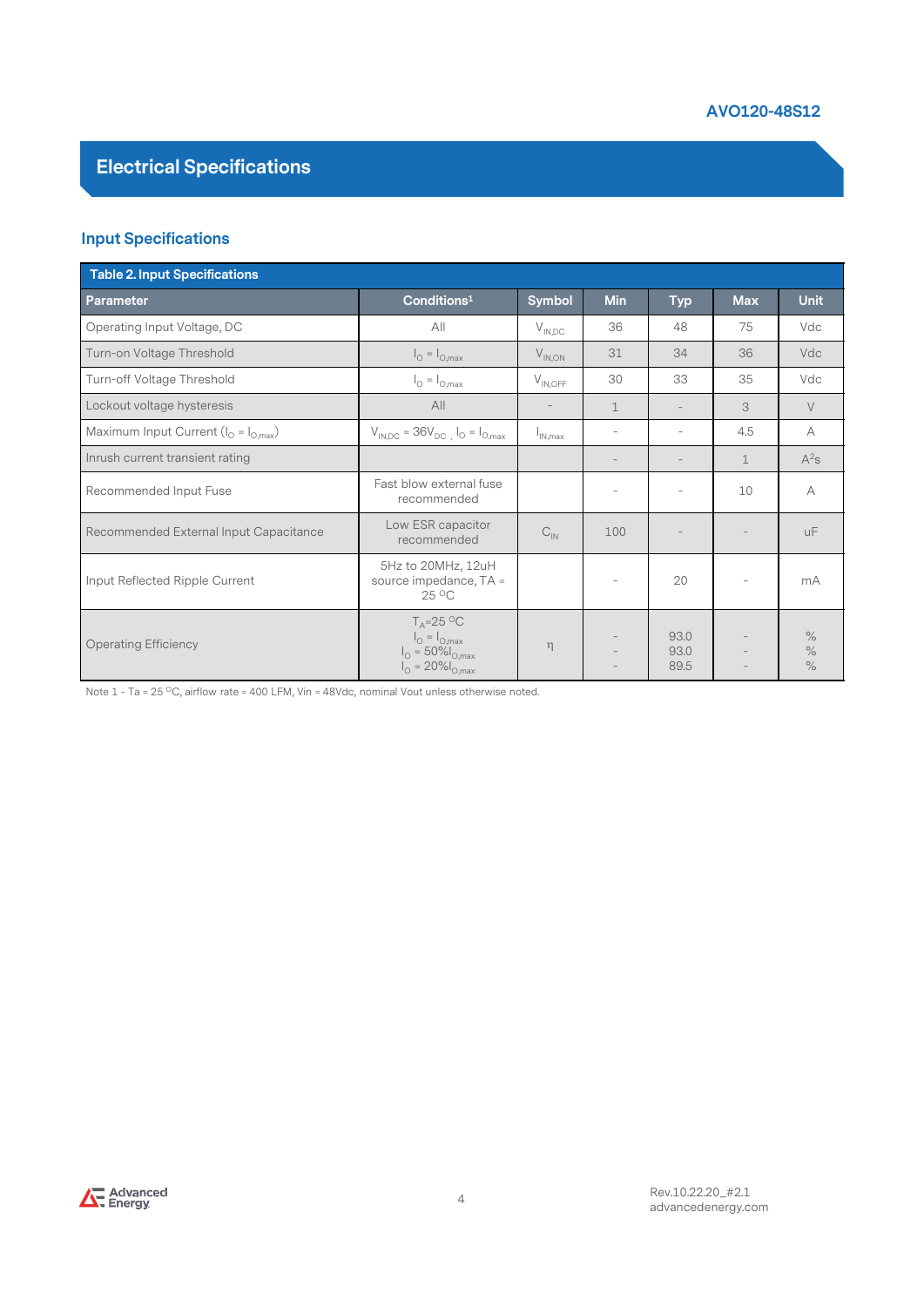#### Output Specifications

|                                                                                                                                                                                                                                   |                                 |                                                                                                                   |                             |                          |                          | AVO120-48S12             |                                |
|-----------------------------------------------------------------------------------------------------------------------------------------------------------------------------------------------------------------------------------|---------------------------------|-------------------------------------------------------------------------------------------------------------------|-----------------------------|--------------------------|--------------------------|--------------------------|--------------------------------|
| <b>Electrical Specifications</b>                                                                                                                                                                                                  |                                 |                                                                                                                   |                             |                          |                          |                          |                                |
| <b>Output Specifications</b>                                                                                                                                                                                                      |                                 |                                                                                                                   |                             |                          |                          |                          |                                |
| Table 3. Output Specifications                                                                                                                                                                                                    |                                 |                                                                                                                   |                             |                          |                          |                          |                                |
| Parameter                                                                                                                                                                                                                         |                                 | Conditions <sup>1</sup>                                                                                           | Symbol                      | Min                      | <b>Typ</b>               | <b>Max</b>               | Unit                           |
| Factory Set Voltage                                                                                                                                                                                                               |                                 | $V_{IN,DC}$ = 48Vdc; $I_{O} = I_{O,max}$ ;<br>Ta = $25^{\circ}$ C                                                 | $\mathsf{V}_\mathsf{O}$     | 11.8                     | 12                       | 12.2                     | Vdc                            |
| Output Voltage Line Regulation                                                                                                                                                                                                    |                                 | $V_{IN,DC} = V_{IN,DC,min}$ to<br>$V_{IN,DC.max}$                                                                 | $V_{\rm O}$                 |                          | 6                        |                          | mV                             |
| Output Voltage Load Regulation                                                                                                                                                                                                    |                                 | $I_{\odot} = I_{O,min}$ to $I_{O,max}$                                                                            | $\mathsf{V}_\mathsf{O}$     | L,                       | 10                       |                          | mV                             |
| Output Voltage Temperature Regulation                                                                                                                                                                                             |                                 | Tc = -40 °C to +100 °C                                                                                            | $\%V_{\odot}$               | $\overline{\phantom{a}}$ | $\overline{\phantom{a}}$ | 0.02                     | $\%$ / <sup>o</sup> C          |
| Output Voltage Trim Range                                                                                                                                                                                                         |                                 | All                                                                                                               | $\mathsf{V}_\mathsf{O}$     | 9.6                      | $\overline{\phantom{a}}$ | 13.2                     | Vdc                            |
| <b>Total Output Voltage Range</b>                                                                                                                                                                                                 |                                 | Over sample, line, load,<br>temperature & life                                                                    |                             | 11.6                     | 12                       | 12.4                     | Vdc                            |
| Output Ripple and Noise Peak-to-Peak                                                                                                                                                                                              |                                 | Measure with a 1uF<br>ceramic capacitor in<br>parallel with a 10uF<br>tantalum capacitor, 0 to<br>20MHz bandwidth | $\mathsf{V}_\mathsf{O}$     |                          | 65                       |                          | $\mathsf{mV}_{\mathsf{PK-PK}}$ |
| Output Current                                                                                                                                                                                                                    |                                 | All                                                                                                               | $I_{\circ}$                 | $\mathbb O$              | $\overline{\phantom{a}}$ | 10                       | A                              |
| Output DC current-limit inception <sup>2</sup>                                                                                                                                                                                    |                                 | $A$ ll                                                                                                            | $\mathsf{I}_\circ$          | 10.5                     |                          | 18                       | А                              |
| Vout pre-bias level                                                                                                                                                                                                               |                                 |                                                                                                                   |                             |                          |                          | 90                       | %Vo                            |
| External Load Capacitance <sup>3</sup>                                                                                                                                                                                            |                                 | $A$ ll                                                                                                            | $\mathrm{C}_\mathrm{O}$     | 100                      |                          | 6000                     | μF                             |
| VO Dynamic Response                                                                                                                                                                                                               |                                 | 25%~50%~25%<br>25% load change                                                                                    | $\pm V_{\odot}$             | $\overline{\phantom{a}}$ | 100                      | $\overline{\phantom{a}}$ | mV                             |
|                                                                                                                                                                                                                                   |                                 | slew rate = $0.1A/us$                                                                                             | $\mathsf{T}_\mathsf{s}$     |                          | 150                      |                          | uSec                           |
|                                                                                                                                                                                                                                   | Peak Deviation<br>Settling Time | 25%~50%~25%<br>25% load change                                                                                    | $\pm \mathrm{V}_\mathrm{O}$ |                          | 150                      | $\overline{\phantom{a}}$ | mV                             |
|                                                                                                                                                                                                                                   |                                 | slew rate = $1A/us$                                                                                               | $\mathsf{T}_{\mathsf{s}}$   |                          | 150                      |                          | uSec                           |
|                                                                                                                                                                                                                                   | Rise time                       | $I_{\odot} = I_{\text{max}}$                                                                                      | $T_{\text{rise}}$           | ÷,                       | 15                       |                          | mS                             |
| Turn-on transient                                                                                                                                                                                                                 | Turn-on delay<br>time           | $I_{\odot} = I_{\text{max}}$                                                                                      | $T_{turn on}$<br>delay      | $\overline{\phantom{a}}$ | 50                       |                          | mS                             |
|                                                                                                                                                                                                                                   | Output voltage<br>overshoot     | $I_{\odot} = 0$                                                                                                   | $%V_{O}$                    | ÷,                       | $\circ$                  |                          | $\%$                           |
| Note $1 - Ta = 25 °C$ , airflow rate = 400 LFM, Vin = 48Vdc, nominal Vout unless otherwise noted.<br>Note 2 - Hiccup: auto-restart when over-current condition is removed.<br>Note 3 - High frequency and low ESR is recommended. |                                 |                                                                                                                   |                             |                          |                          |                          |                                |

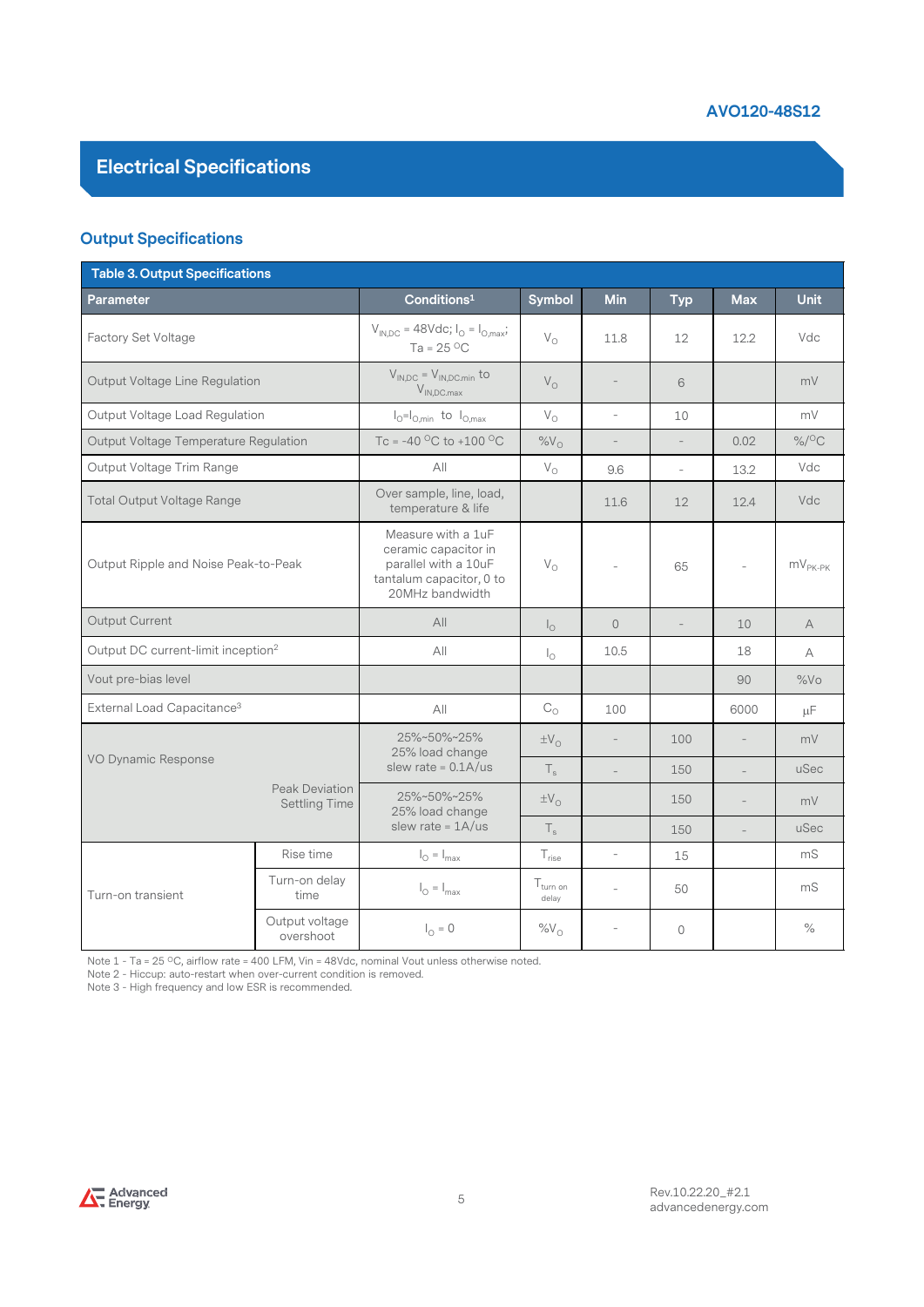#### Output Specifications

|                                                 |                                                                       |                                                |                          |        |                          | AVO120-48S12             |                                            |
|-------------------------------------------------|-----------------------------------------------------------------------|------------------------------------------------|--------------------------|--------|--------------------------|--------------------------|--------------------------------------------|
| <b>Electrical Specifications</b>                |                                                                       |                                                |                          |        |                          |                          |                                            |
| <b>Output Specifications</b>                    |                                                                       |                                                |                          |        |                          |                          |                                            |
| <b>Table 3. Output Specifications Con't</b>     |                                                                       |                                                |                          |        |                          |                          |                                            |
| Parameter                                       |                                                                       | <b>Conditions</b>                              | Symbol                   | Min    | <b>Typ</b>               | <b>Max</b>               | <b>Unit</b>                                |
| Switching frequency                             |                                                                       | All                                            | $\mathsf{f}_\mathsf{SW}$ | $\sim$ | 165                      | $\sim$                   | KHz                                        |
| Remote ON/OFF                                   | Off-state voltage                                                     | All                                            |                          | $-0.7$ | $\overline{\phantom{a}}$ | 1.2                      | V                                          |
| control (positive logic)                        | On-state voltage                                                      | All                                            |                          | 3.5    | $\overline{\phantom{a}}$ | 12                       | V                                          |
| Remote ON/OFF                                   | Off-state voltage                                                     | All                                            |                          | 3.5    | $\overline{\phantom{a}}$ | 12                       | V                                          |
| control (negative logic)                        | On-state voltage                                                      | All                                            |                          | $-0.7$ | $\overline{\phantom{a}}$ | 1.2                      | V                                          |
| Output over-voltage protection <sup>4</sup>     |                                                                       | $A$ ll                                         |                          | 13.8   |                          | 19                       | $\vee$                                     |
| Output over-temperature protection <sup>5</sup> | With baseplate<br>Without baseplate                                   | $A$ ll<br>All                                  | T<br>T                   | 110    | 99<br>$\equiv$           | $\sim$<br>135            | $\circ_{\mathsf{C}}$<br>$\circ_{\text{C}}$ |
| Over-temperature hysteresis                     | Without baseplate                                                     | A                                              | $\top$                   | 5      | $\qquad \qquad -$        |                          | $\circ$ C                                  |
| Output voltage remote sense range               |                                                                       | All                                            | $V_{\rm O}$              | $\sim$ | $\overline{\phantom{a}}$ | $\mathbf{1}$             | V                                          |
| <b>MTBF</b>                                     |                                                                       | $V_{IN,DC}$ = 48Vdc, 100% load,<br>25 °C $T_A$ |                          |        | $1.5\,$                  | $\overline{\phantom{a}}$ | $10^6$ h                                   |
| Note 5 - Auto recovery.                         | Note 4 - Hiccup: auto-restart when over-voltage condition is removed. |                                                |                          |        |                          |                          |                                            |

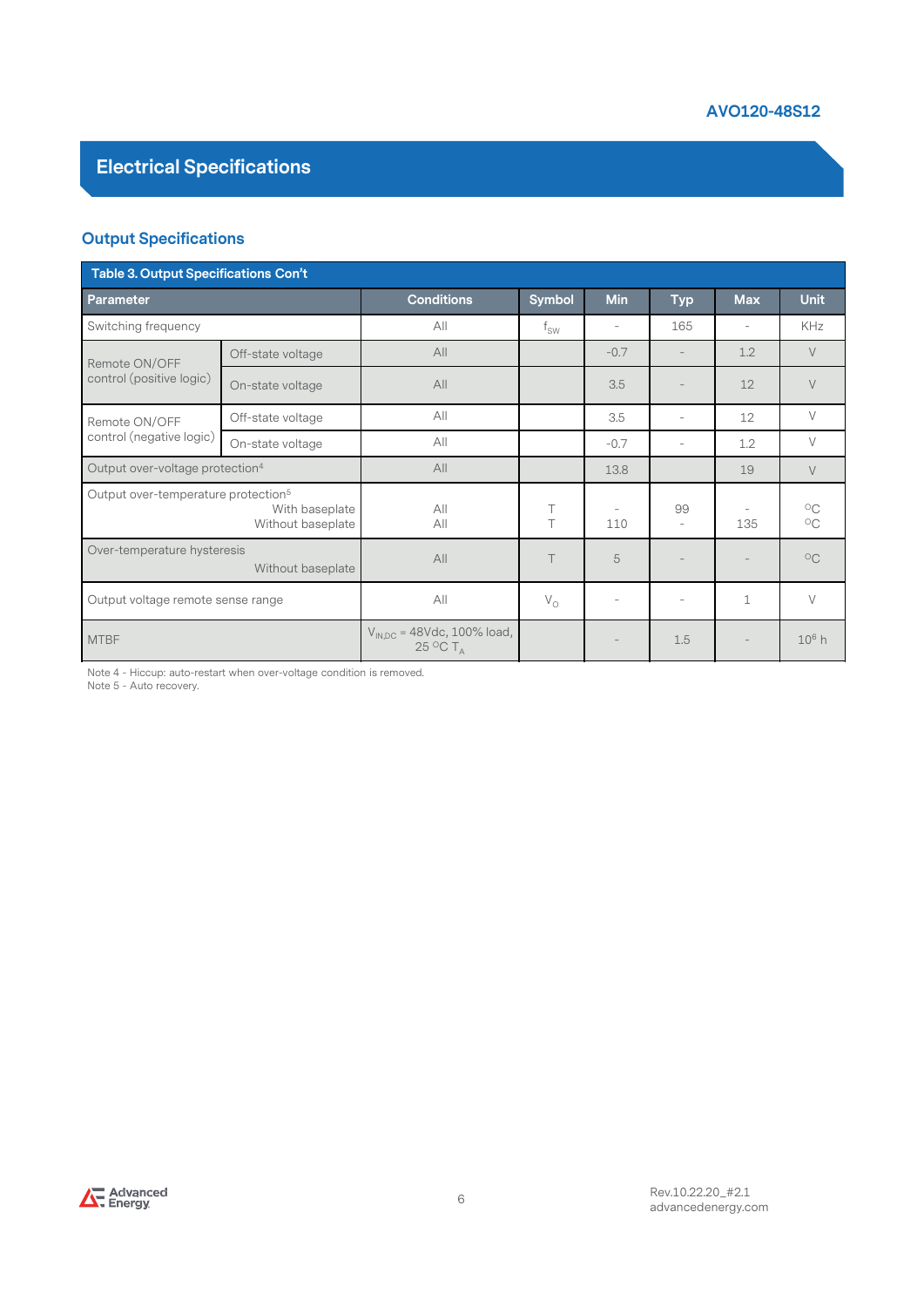#### AVO120-48S12

#### Electrical Specifications







<sup>7</sup> Rev.10.22.20\_#2.1 advancedenergy.com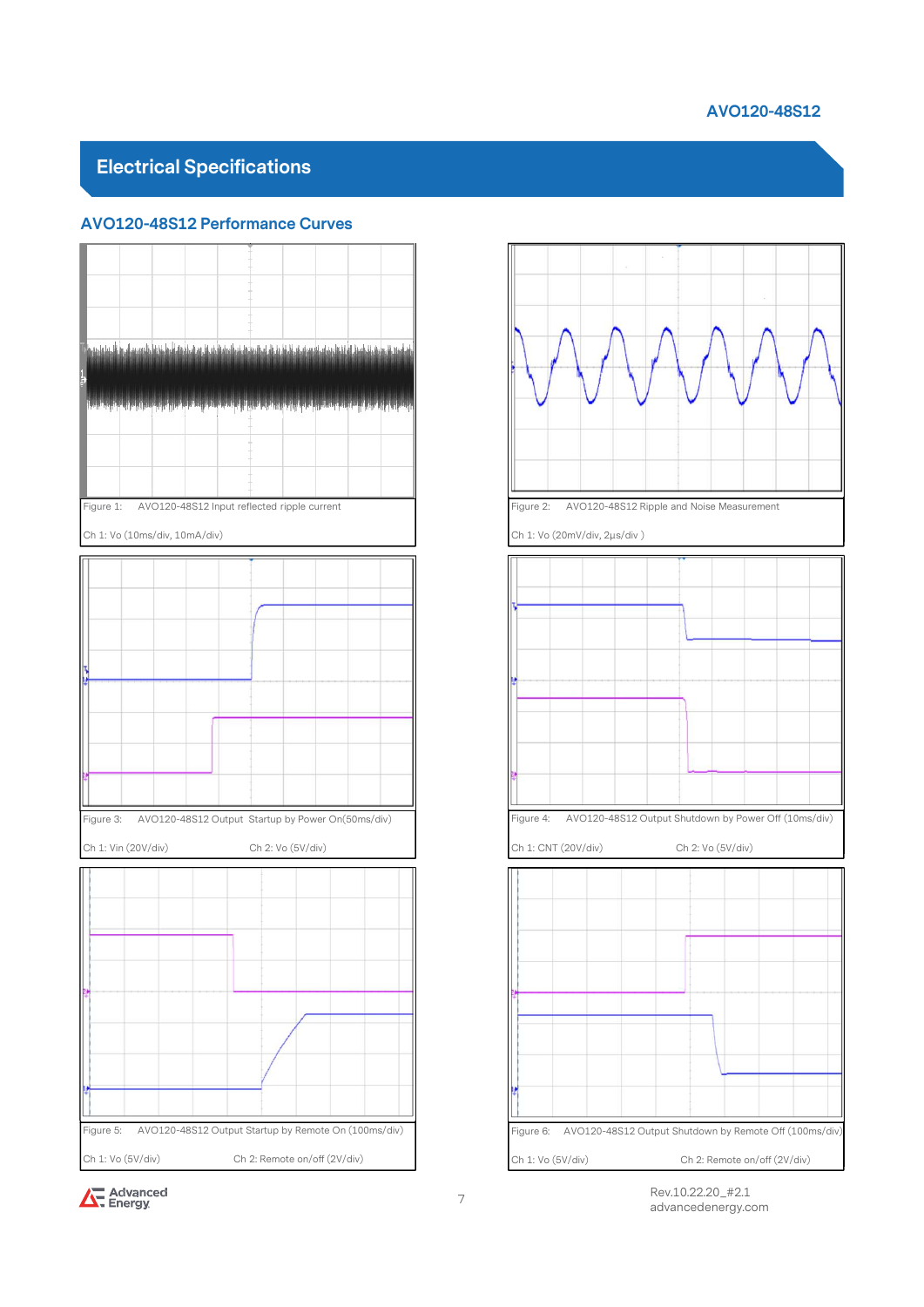#### AVO120-48S12

#### Electrical Specifications



Vin = 36-75Vdc, Ta=25°C, Vo=12V, Air velocity=300LFM



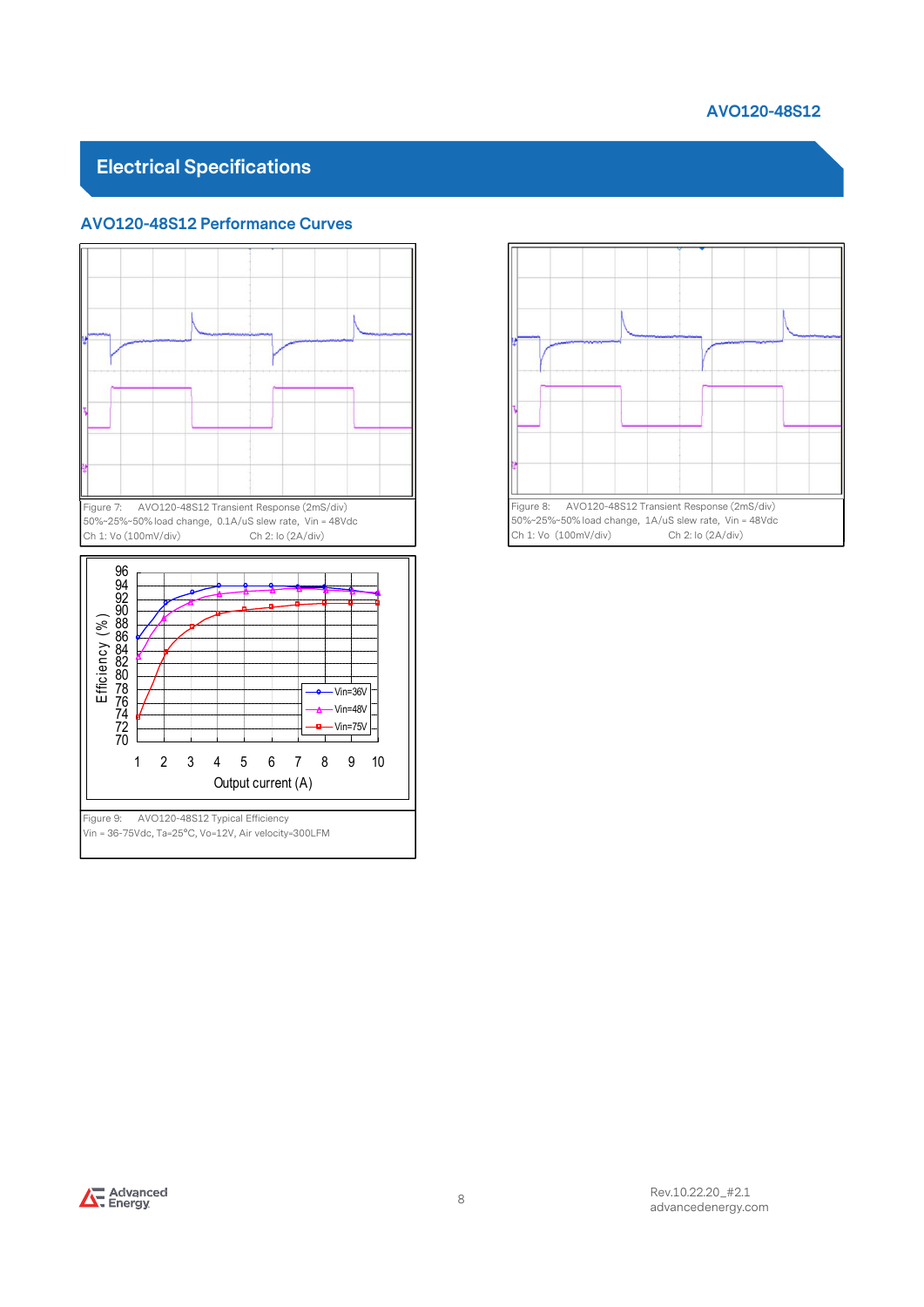

#### Mechanical Specifications

# Mechanical Specifications<br>Mechanical Outlines – Open-Frame Module (Top & Side View)



 $X.XXmm \pm 0.25mm[X.XX in. \pm 0.01in.]$ 

Figure 10 Open-frame product

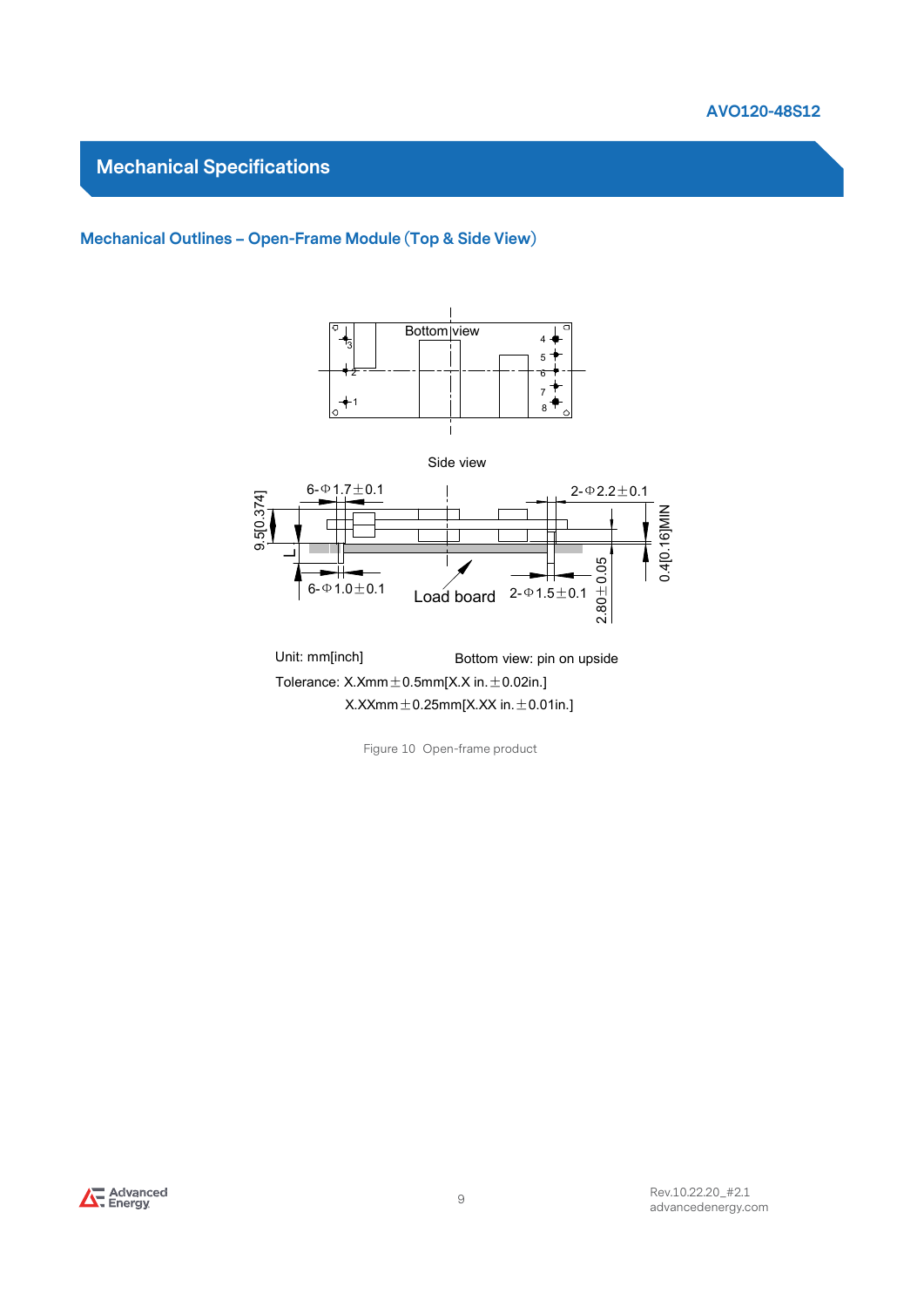#### Mechanical Specifications



Unit: mm[inch] Bottom view: pin on upside Tolerance:  $X.Xmm \pm 0.5mm[X.X in. \pm 0.02in.]$ 

 $X.XXmm \pm 0.25mm[X.XX in. \pm 0.01in.]$ 



Figure 11 Baseplate product

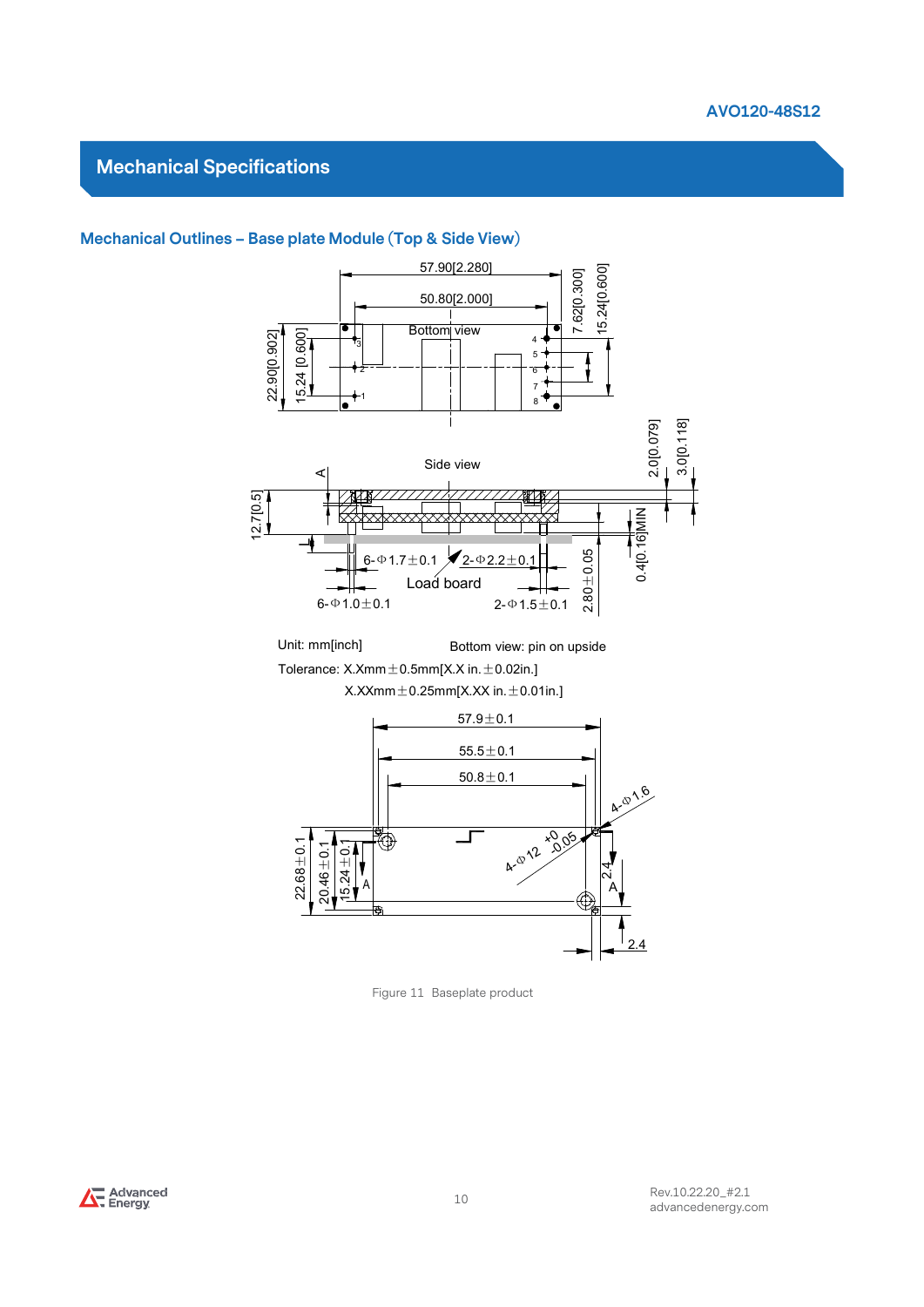

# Mechanical Specifications

#### Pin length option

|                                  | AVO120-48S12         |
|----------------------------------|----------------------|
| <b>Mechanical Specifications</b> |                      |
| <b>Pin length option</b>         |                      |
| Device code suffix               |                      |
| $-4$                             | $4.8$ mm $\pm$ 0.2mm |
| $-6$                             | $3.8$ mm $\pm$ 0.2mm |
| $-8$                             | $2.8$ mm $\pm$ 0.2mm |
| None                             | $5.8$ mm $\pm$ 0.2mm |

#### Pin Designations

| $-6$                    |                |               | $3.8$ mm $\pm$ 0.2mm    |
|-------------------------|----------------|---------------|-------------------------|
| $\mbox{--}8$            |                |               | $2.8$ mm $\pm$ 0.2mm    |
| None                    |                |               | $5.8$ mm $\pm$ 0.2mm    |
|                         |                |               |                         |
|                         |                |               |                         |
| <b>Pin Designations</b> |                |               |                         |
| Pin No                  | Name           |               | Function                |
| $\mathbf 1$             | Vin+           |               | Positive input voltage  |
| $\sqrt{2}$              |                | Remote ON/OFF | Remote control          |
| 3                       | Vin-           |               | Negative input voltage  |
| $\overline{4}$          | $VO-$          |               | Positive output voltage |
| 5                       | $\mathbb{S}^-$ |               | Negative remote sense   |
| $\,6\,$                 | Trim           |               | Output voltage trim     |
| 7                       | $S+$           |               | Positive remote sense   |
|                         | $VO+$          |               | Positive output voltage |

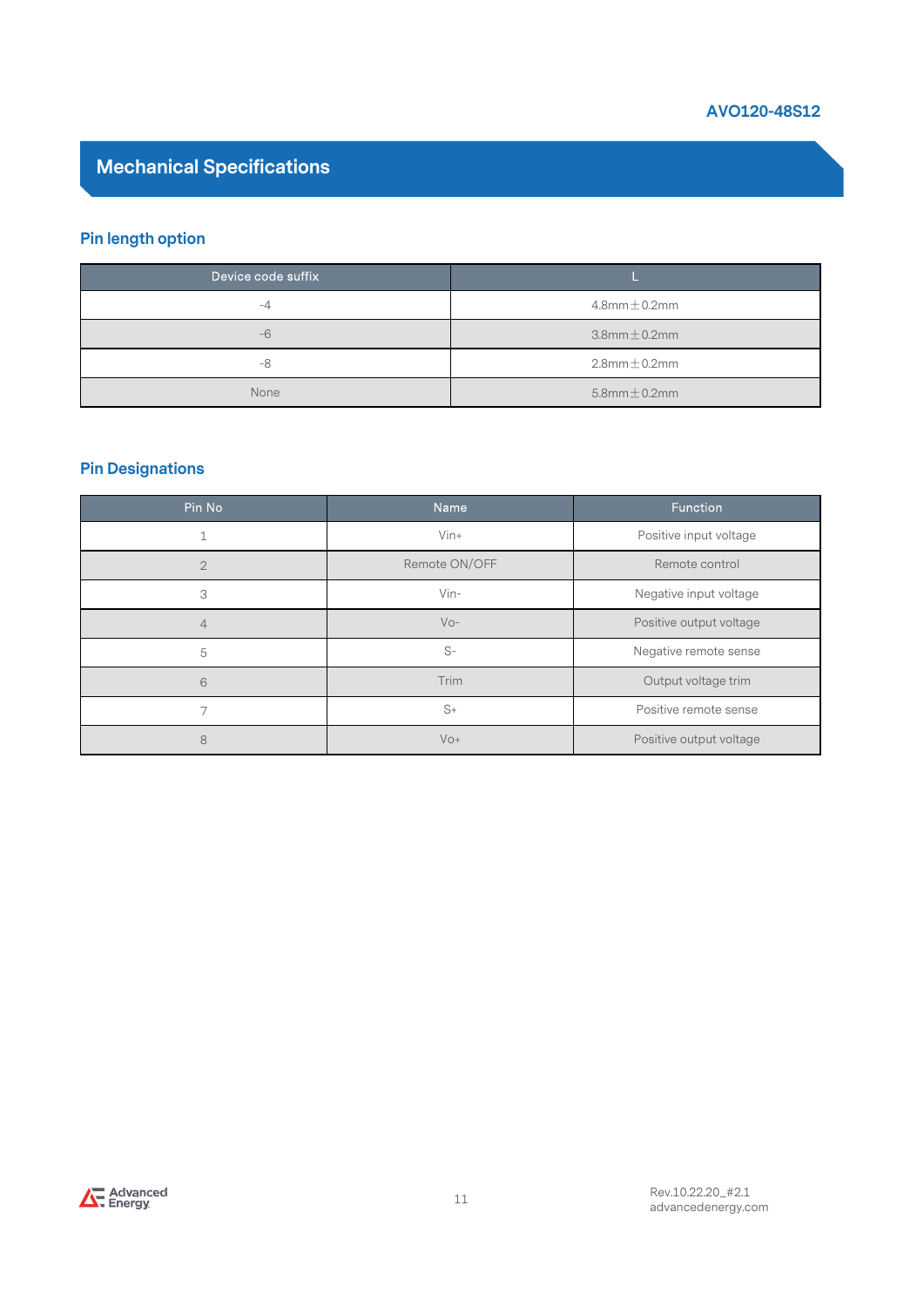#### Electromagnetic compatibility Characteristics

|                                                        |                                                                                                                                                               | AVU120-46512 |
|--------------------------------------------------------|---------------------------------------------------------------------------------------------------------------------------------------------------------------|--------------|
| <b>Environmental Specifications</b>                    |                                                                                                                                                               |              |
|                                                        | <b>Electromagnetic compatibility Characteristics</b>                                                                                                          |              |
| Table 4. Environmental Specifications:                 |                                                                                                                                                               |              |
| <b>Document</b>                                        | <b>Description</b>                                                                                                                                            | Criteria     |
| EN55022, Class A Limits                                | Conducted and Radiated EMI Limits                                                                                                                             |              |
| IEC/EN 61000-4-2, Level 3                              | Electromagnetic Compatibility (EMC) - Testing and measurement<br>techniques - Electrostatic discharge immunity test. Enclosure Port                           | B            |
| IEC/EN 61000-4-6, Level 2                              | Electromagnetic Compatibility (EMC) - Testing and measurement<br>techniques, Continuous Conducted Interference. DC input port                                 | B            |
| IEC/EN 61000-4-4, Level3                               | Electromagnetic Compatibility (EMC) - Testing and measurement<br>techniques, Electrical Fast Transient. DC input port.                                        | B            |
| IEC/EN 61000-4-5                                       | Electromagnetic Compatibility (EMC) - Testing and measurement<br>techniques, Immunity to surges - 600V common mode and 600V<br>differential mode for DC ports | А            |
| EN61000-4-29                                           | Electromagnetic Compatibility (EMC) - Testing and measurement<br>techniques, Voltage Dips and short interruptions and voltage variations.<br>DC input port    | B            |
| Criterion A: Normal performance during and after test. |                                                                                                                                                               |              |

Criterion B: For EFT and surges, low-voltage protection or reset is not allowed. Temporary output voltage fluctuation ceases after disturbances ceases, and from which the EUT recovers its normal performance automatically. For Dips and ESD, output voltage fluctuation or reset is allowed during the test, but recovers to its normal performance automatically after the disturbance ceases.

Criterion C: Temporary loss of output, the correction of which requires operator intervention.

Criterion D: Loss of output which is not recoverable, owing to damage to hardware.

#### EMC test conditions

See Figure16.

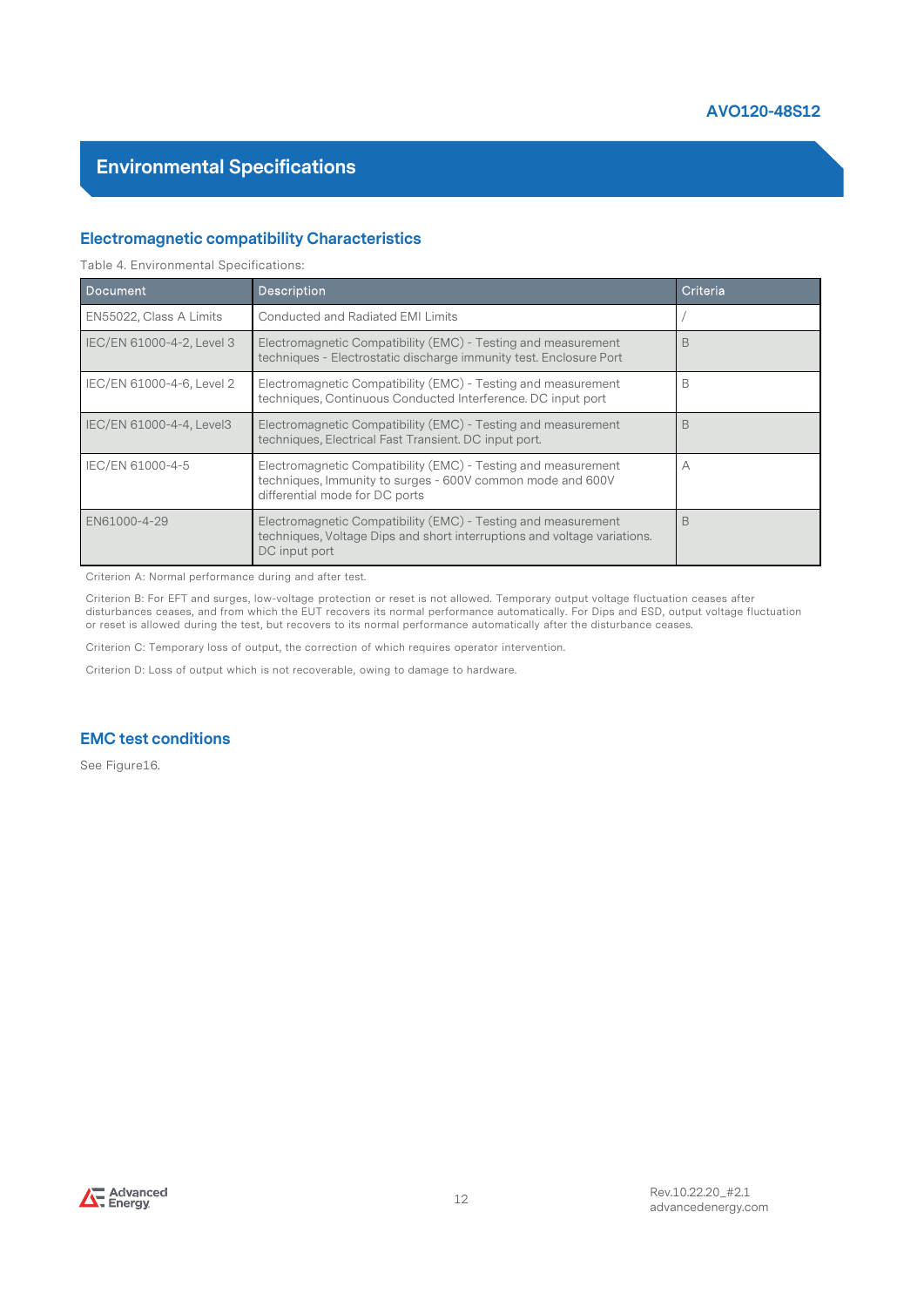#### Qualification Testing

| <b>Environmental Specifications</b> |            | AVO120-48S12                                                                                                                                  |
|-------------------------------------|------------|-----------------------------------------------------------------------------------------------------------------------------------------------|
|                                     |            |                                                                                                                                               |
| <b>Qualification Testing</b>        |            |                                                                                                                                               |
| Parameter                           | Unit (pcs) | <b>Test condition</b>                                                                                                                         |
| Halt test                           | $4 - 5$    | $T_{\text{a,min}}$ -30 °C to $T_{\text{a,max}}$ +25 °C, 10 °C step, V <sub>in</sub> = min to max, 0 ~ 100% load                               |
| Vibration                           | 3          | Frequency range: 5Hz ~ 20Hz, 20Hz ~ 200Hz, A.S.D: 1.0m <sup>2</sup> /s <sup>3</sup> , -3db/oct,<br>axes of vibration: X/Y/Z. Time: 30min/axes |
| Mechanical Shock                    | 3          | 30g, 6ms, 3axes, 6directions, 3time/direction                                                                                                 |
| <b>Thermal Shock</b>                | 3          | -55 °C to 125 °C, unit temperature 20 cycles                                                                                                  |
| Thermal Cycling                     | 3          | -40 °C to 85 °C, temperature change rate: 1°C/min, cycles: 2cycles                                                                            |
| Humidity                            | 3          | 40 °C, 95%RH, 48h                                                                                                                             |
| Solder Ability                      | 15         | IPC J-STD-002C-2007                                                                                                                           |

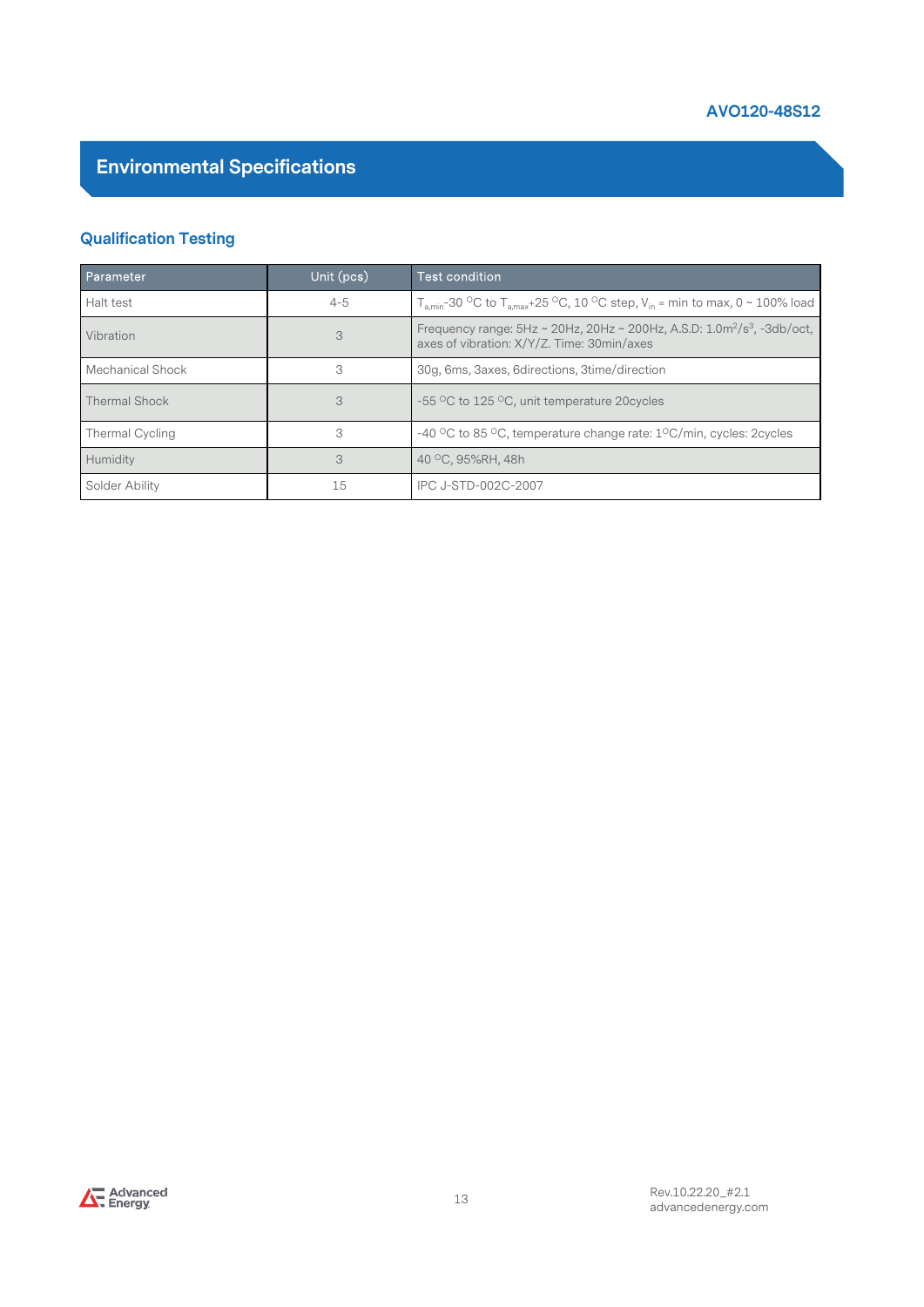**Environmental Specifications<br>Thermal Considerations - Open-Frame**<br>The converter is designed to operate in different thermal environments<br>cooling can be verified by measuring the temperature at the test point<br>exceed the ma The converter is designed to operate in different thermal environments and sufficient cooling must be provided. Proper cooling can be verified by measuring the temperature at the test points. The temperature at these points should not exceed the max values in below table. Formal Considerations - Open-Frame<br>The converter is designed to operate in different thermal environments and sufficient cooling must be provided. Proper<br>cooling can be verified by measuring the temperature at the test poi

ambient air temperature at different air velocity.





| <b>C2B TEST POINT</b> |                                    |
|-----------------------|------------------------------------|
|                       |                                    |
|                       | Figure 12 Thermal test points(TOP) |
| <b>Test Point</b>     | Temperature limit                  |
|                       |                                    |
| Q1 Test Point         | 128 °C                             |
| C2B Test Point        | 116 °C                             |

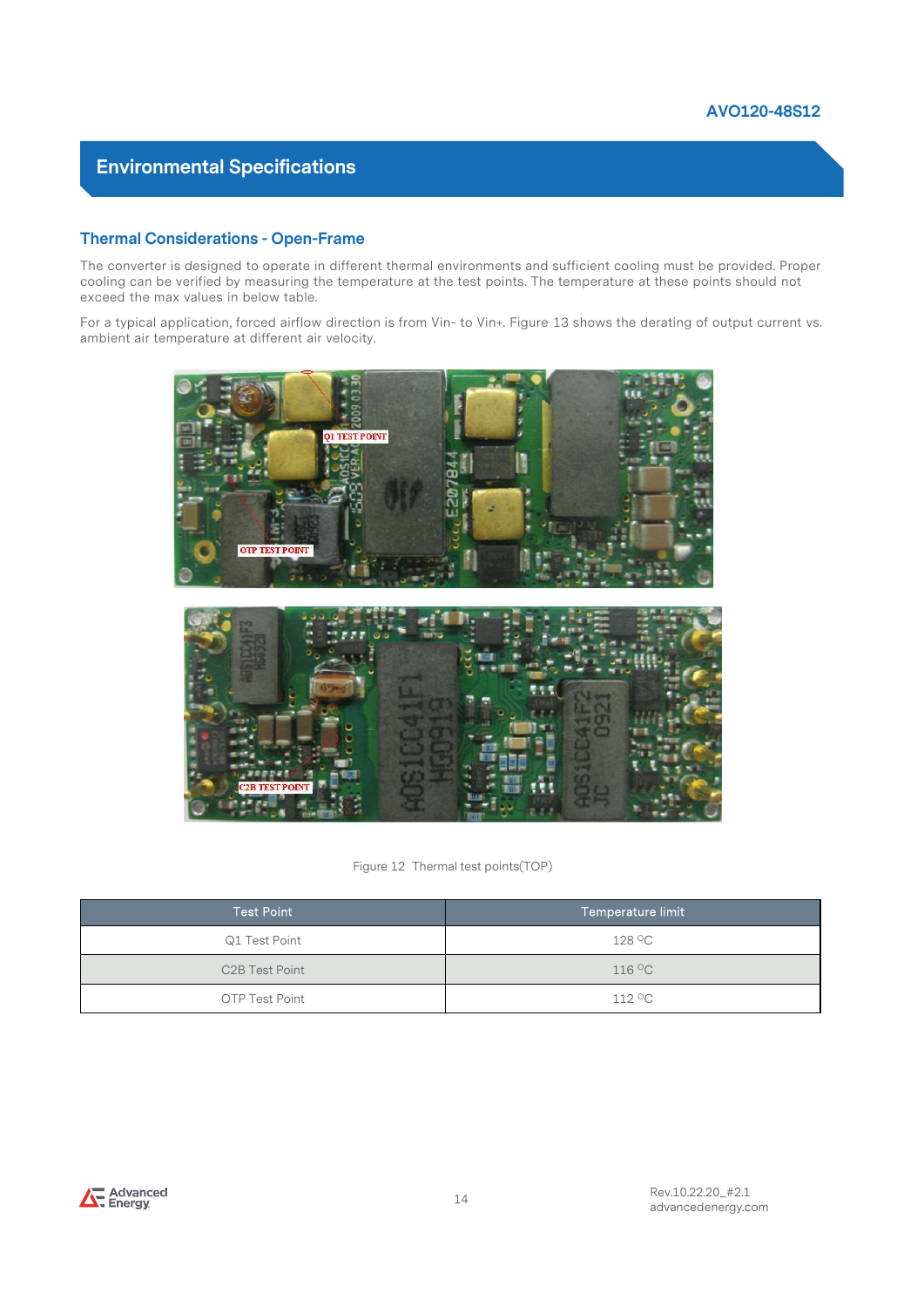

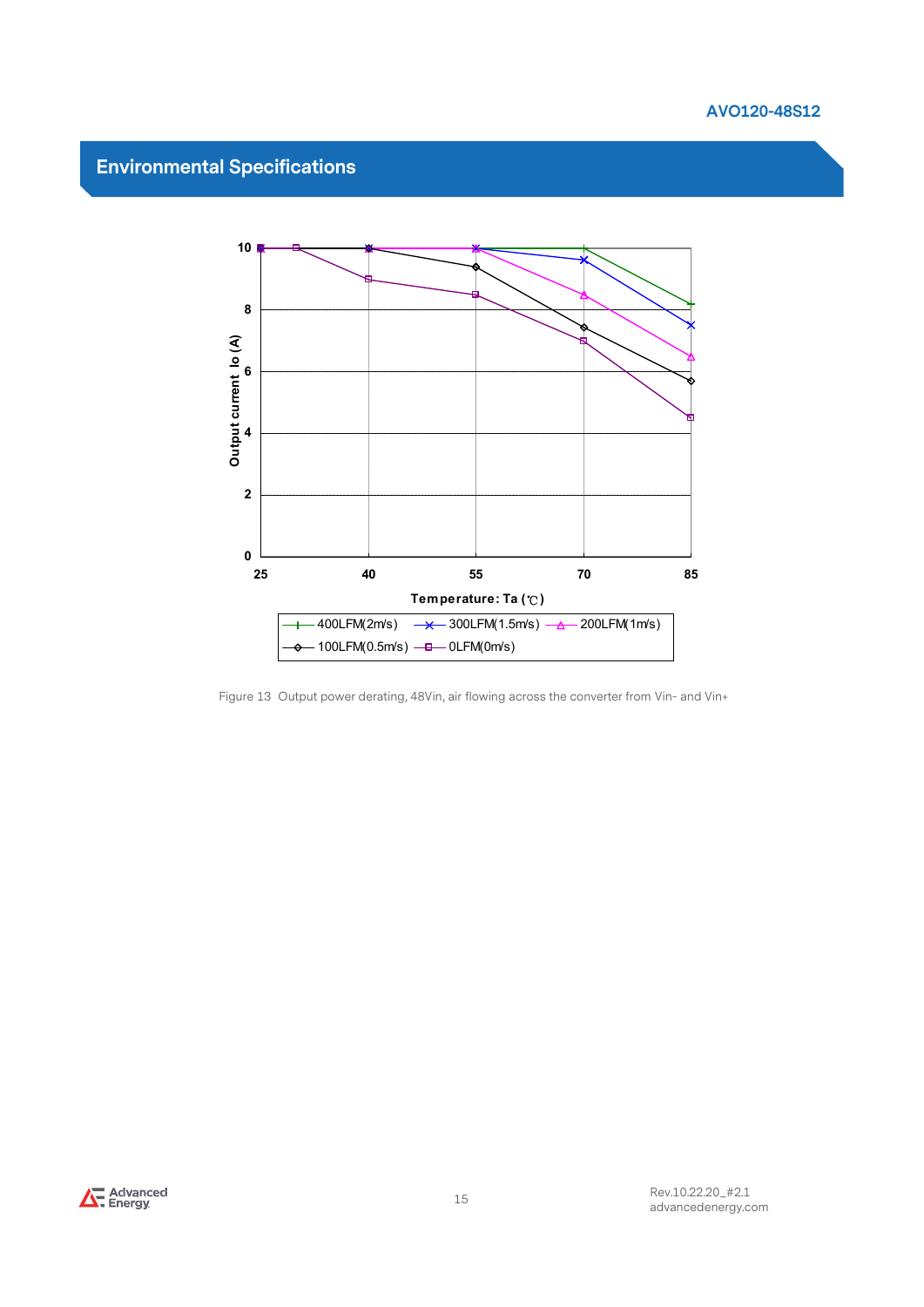**Environmental Specifications<br>Thermal Considerations - Base plate**<br>The converter is designed to operate in different thermal environments<br>cooling can be verified by measuring the temperature at the test points<br>the max valu The converter is designed to operate in different thermal environments and sufficient cooling must be provided. Proper cooling can be verified by measuring the temperature at the test points. The temperature at this point should not exceed the max values in below table. Formal Considerations - Base plate<br>The converter is designed to operate in different thermal environments and sufficient cooling must be provided. Proper<br>cooling can be verified by measuring the temperature at the test poi

ambient air temperature at different air velocity.





| <b>ST POIN</b>    | Figure 14 Thermal test points(TOP) |
|-------------------|------------------------------------|
| <b>Test Point</b> | Temperature limit                  |
| Test Point 1      | 99 °C                              |
| C2B Test Point    | $116\,{}^\circ\mathrm{C}$          |

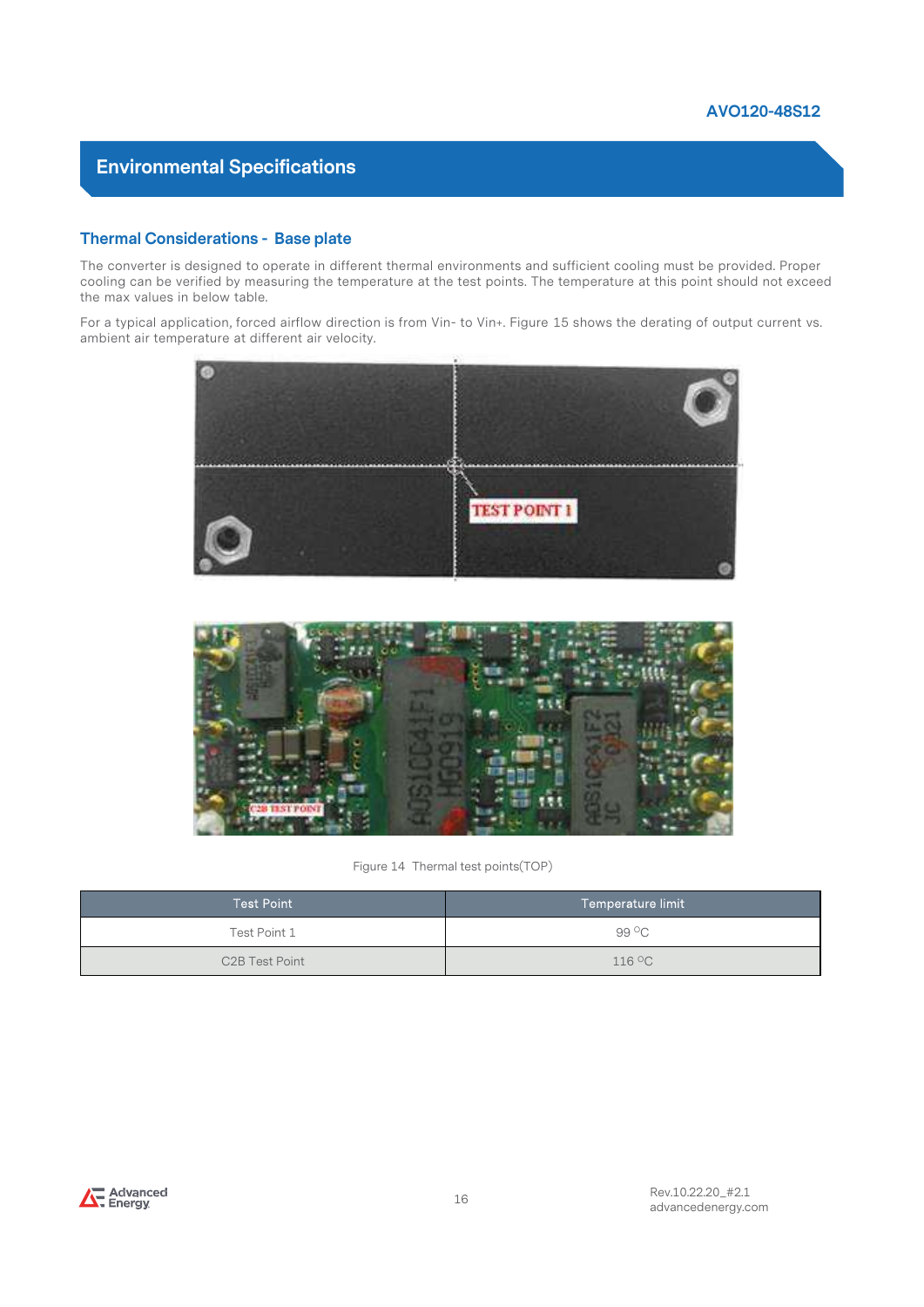



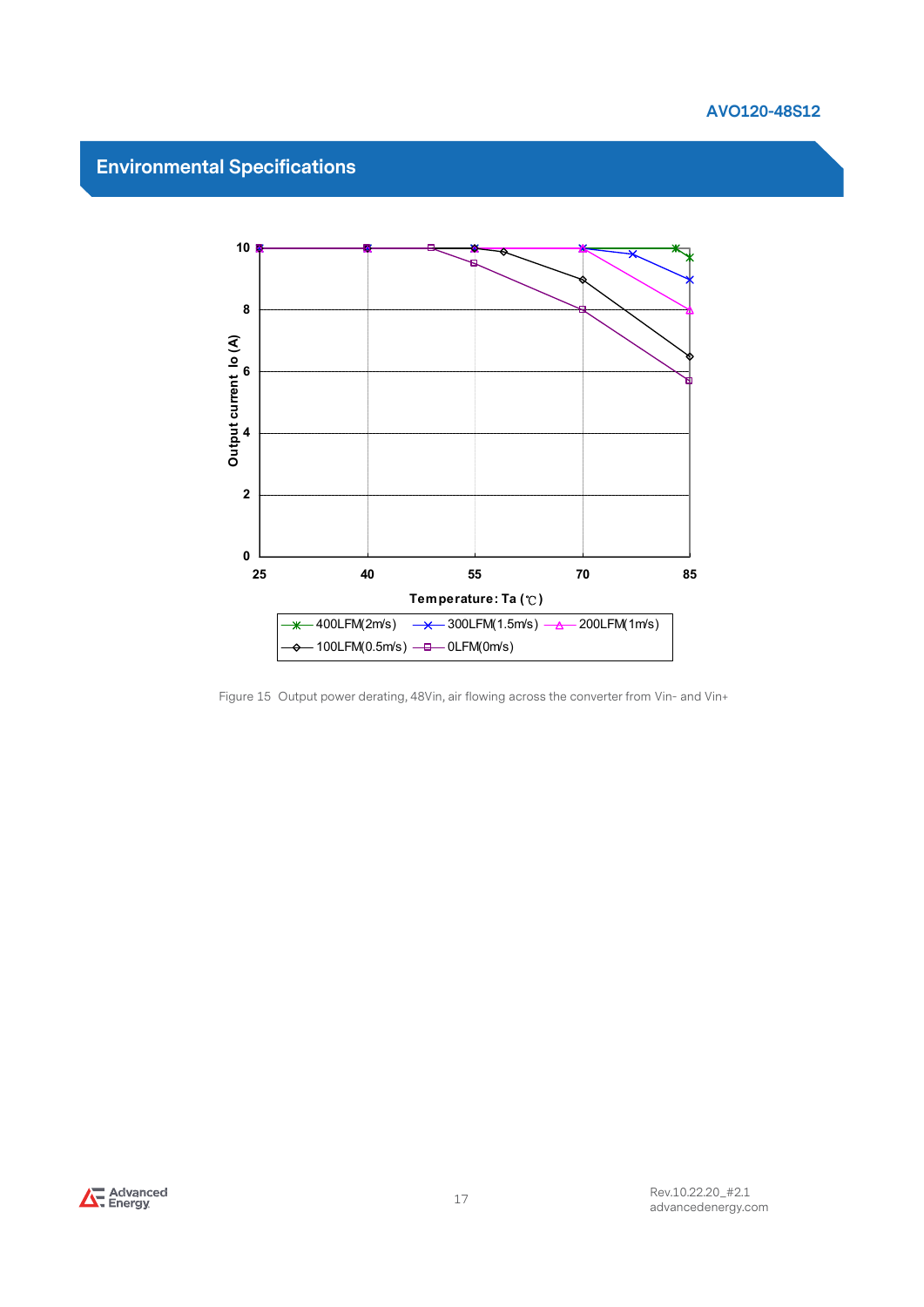

#### Typical Application

Below is the typical application of the AVO120-48S12 series power supply.



Figure 16 Typical application

C4: SMD ceramic-100V-1000nF-X7R-1210

C1: SMDceramic-100V-100nF-±10%-X7R-1206

C2: 100μF/100V electrolytic capacitor, High frequency and low ESR Figure 16 Typical ar<br>C4: SMD ceramic-100V-1000nF-X7R-1210<br>C1: SMDceramic-100V-100nF-±10%-X7R-1206<br>C2: 100µF/100V electrolytic capacitor, High frequency and low ESR<br>C3: 470µF/100V electrolytic capacitor, High frequency and

C3: 470μF/100V electrolytic capacitor, High frequency and low ESR

L1: 1320uH-±25%-4A-R5K-21\*21\*12.5mm

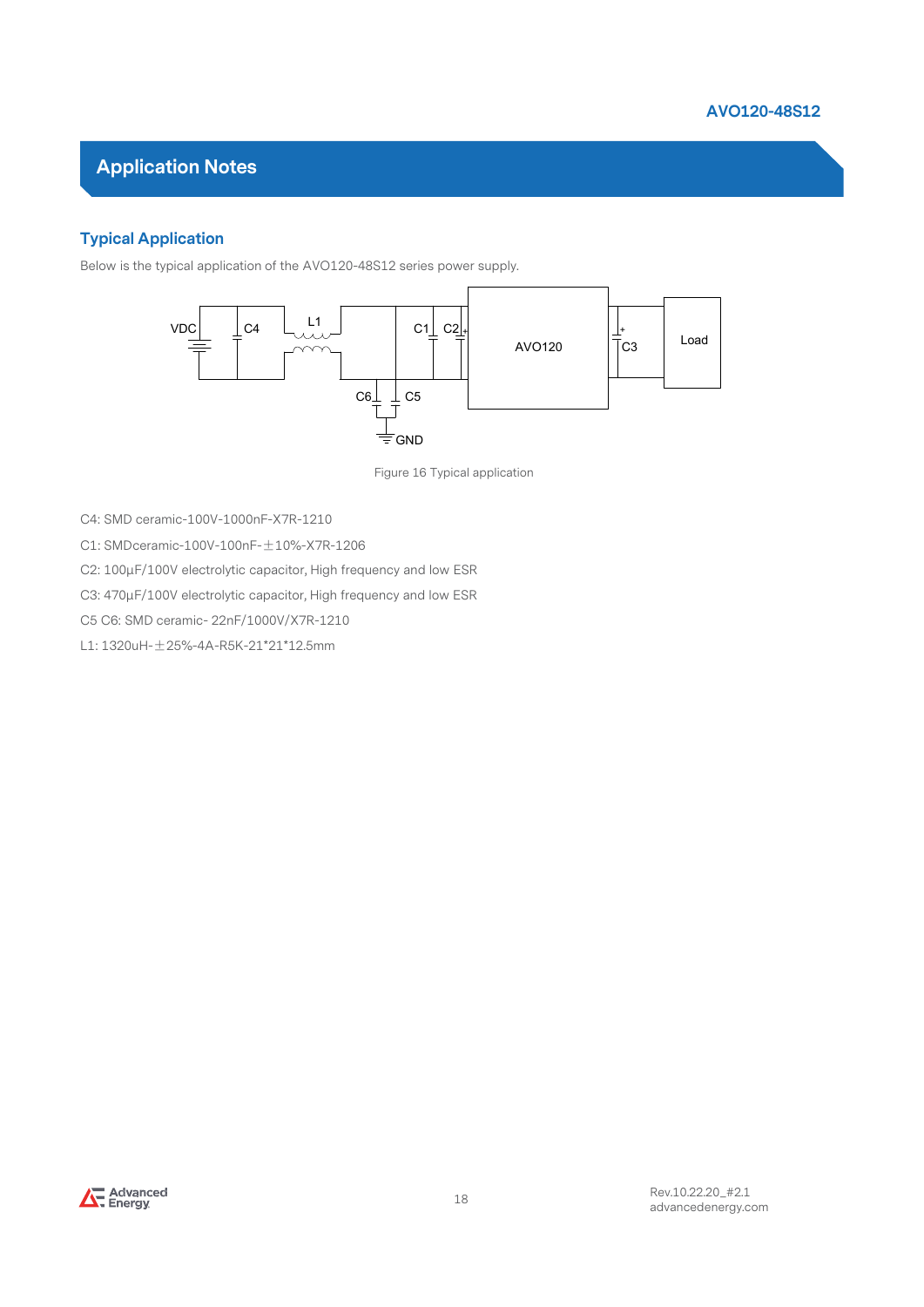#### Remote ON/OFF

Either positive or negative remote ON/OFF logic is available in AVO120-48S12-4. The logic is CMOS and TTL compatible. Below is the detailed internal circuit and reference in AVO120-48S12-4.



Figure 17 external Remote ON/OFF circuit

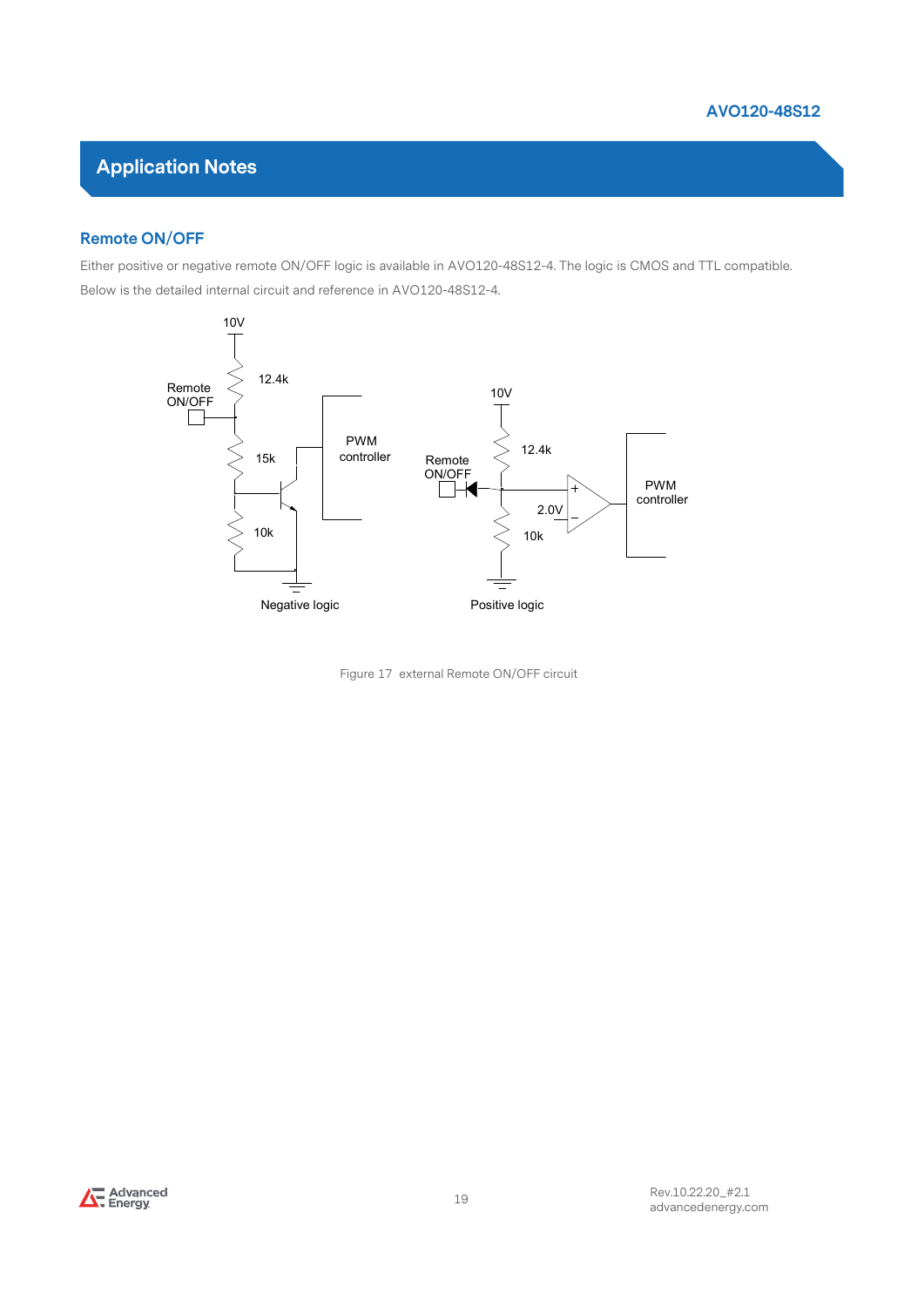#### Trim Characteristics

**AVO120-48S12**<br> **Connecting an external resistor between Trim pin and Vo- pin will decrease the output voltage. While connecting it between Trim and Vo- will increase the output voltage. The following equations determine** and Vo+ will increase the output voltage. The following equations determine the external resistance to obtain the trimmed output voltage. **acteristics**<br>
an external resistor between Trim pin and Vo- pin will decrease the output voltage. While continenase the output voltage. The following equations determine the external resistance to obtain  $\frac{511}{200} - 10$  $\sim$  4  $\sim$  400120-4<br>  $\sim$  400120-4<br>  $\sim$  400120-4<br>  $\sim$  400120-4<br>  $\sim$  400120-4<br>  $\sim$  400120-4<br>  $\sim$  400120-4<br>  $\sim$  400120-4<br>  $\sim$  400120-4<br>  $\sim$  400120-4<br>  $\sim$  400120-4<br>  $\sim$  400120-4<br>  $\sim$  400120-4<br>  $\sim$  400120-4<br>  $\sim$ 

$$
R_{adj\_down} = \left(\frac{511}{\Delta\%} - 10.22\right) k\Omega
$$
  

$$
R_{adj\_up} = \left(\frac{5.11_{out} (100 + \Delta\%)}{V_{ref} \Delta\%} - \frac{511}{\Delta\%} - 10.22\right) k\Omega
$$

 $^{R}$ adj\_down: Value of external adjustment resistor which shall be connected between Trim and –Sense for trimming down.

: Output voltage change rate against nominal output voltage. ∆%

 $R_{adj\_up}$   $\;$  : Value of external adjustment resistor which shall be connected between Trim and +Sense for trimming up.

Vout: Nominal output voltage.

 $R_{adj\_down}$ : Value of external adjustment resiste<br>  $\Delta\%$  : Output voltage change rate against<br>  $R_{adj\_up}$  : Value of external adjustment resiste<br>
Vout: Nominal output voltage.<br>
Vref = 1.225 V<br>
When trimming up, the output cur When trimming up, the output current should be decreased accordingly so as not to exceed the maximum output power and the minimum input voltage should be increased as shown in below figure.





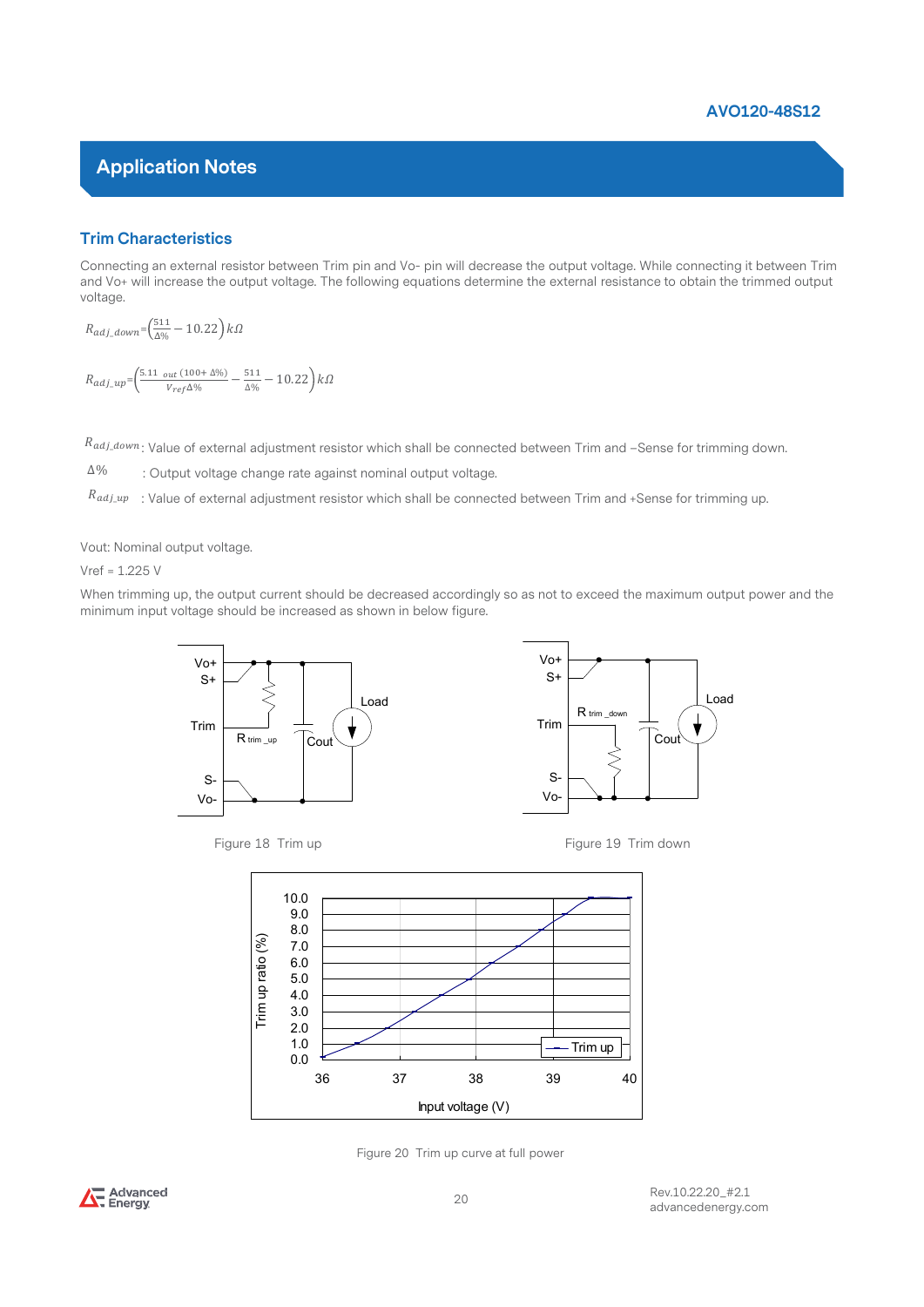

#### Input Ripple & Inrush Current and Output Ripple & Noise Test Configuration



Figure 21 Input ripple & inrush current output ripple & noise test configuration

Vdc: DC power supply

#### L1: 12μH

Cin: 220μF/100V typical

C1 ~ C4: See Figure 16

Note: Using a coaxial cable with series 50Ω resistor and 0.68μF ceramic capacitor or a ground ring of probe to test output ripple & noise is recommended.

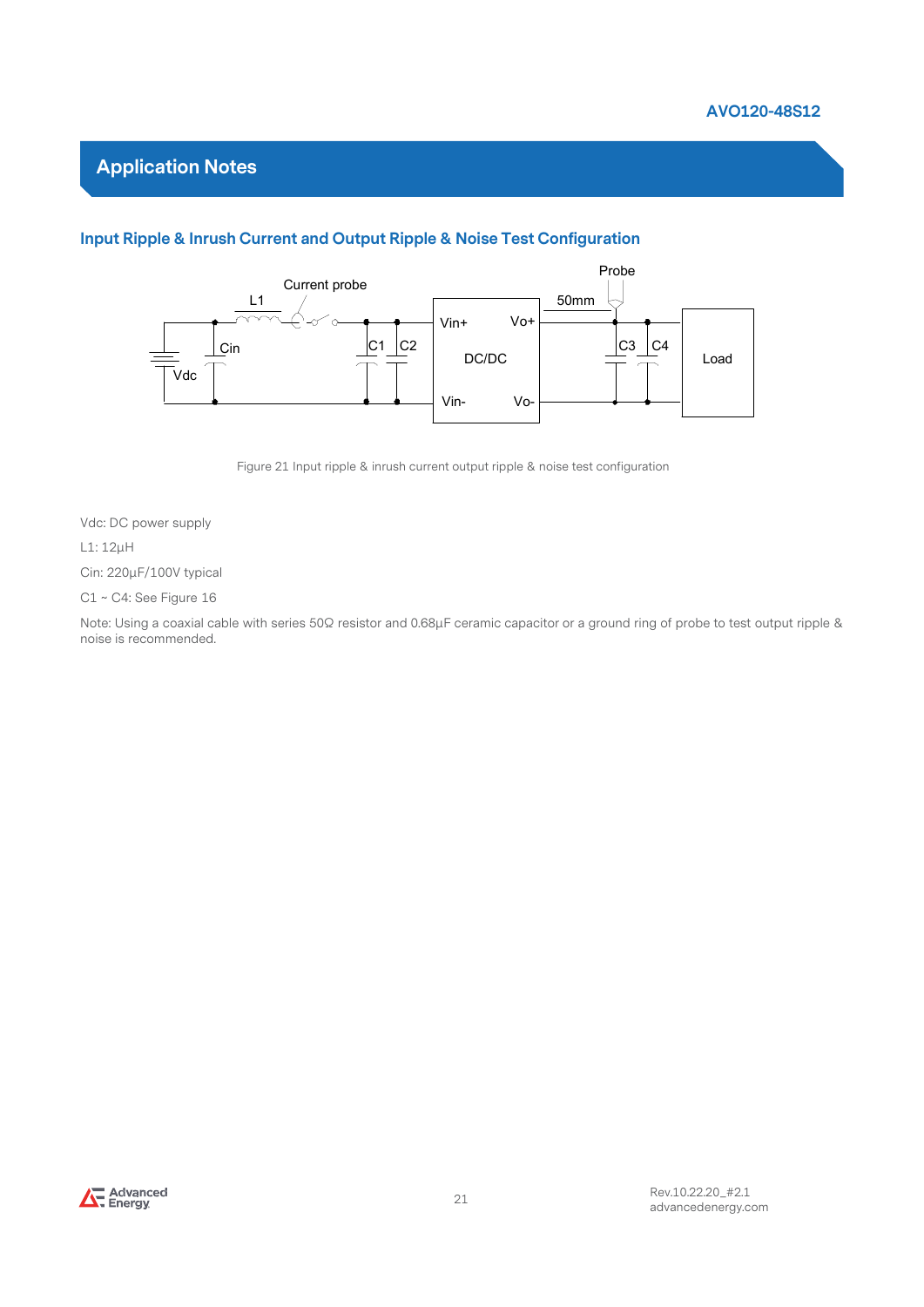#### Sense Characteristics

**Application Notes**<br> **If the load is far from the unit, connect S+ and S- to the terminal of the load respectively to compensate the voltage drop on the transmission line.<br>
If the sense compensate function is not necessary** transmission line. **If the load is far from the unit, connect S+ and S- to the terminal of the load respectively to compensate the voltage drop on the terms in line.**<br>If the sense compensate function is not necessary, connect S+ to Vo+ and S

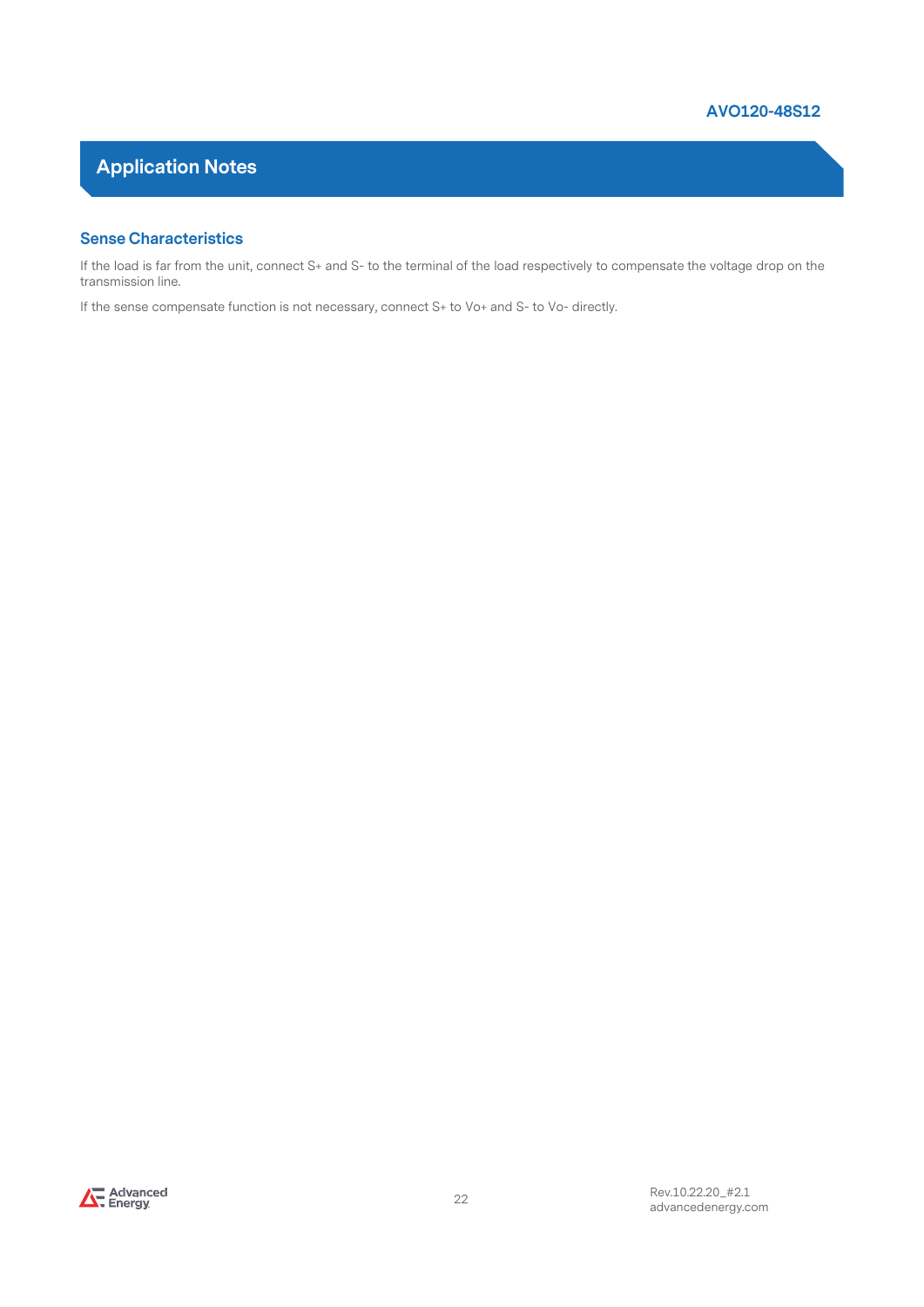

#### Weight

The AVO120-48S12(Open-frame) weight is 26g with +/-10% tolerance

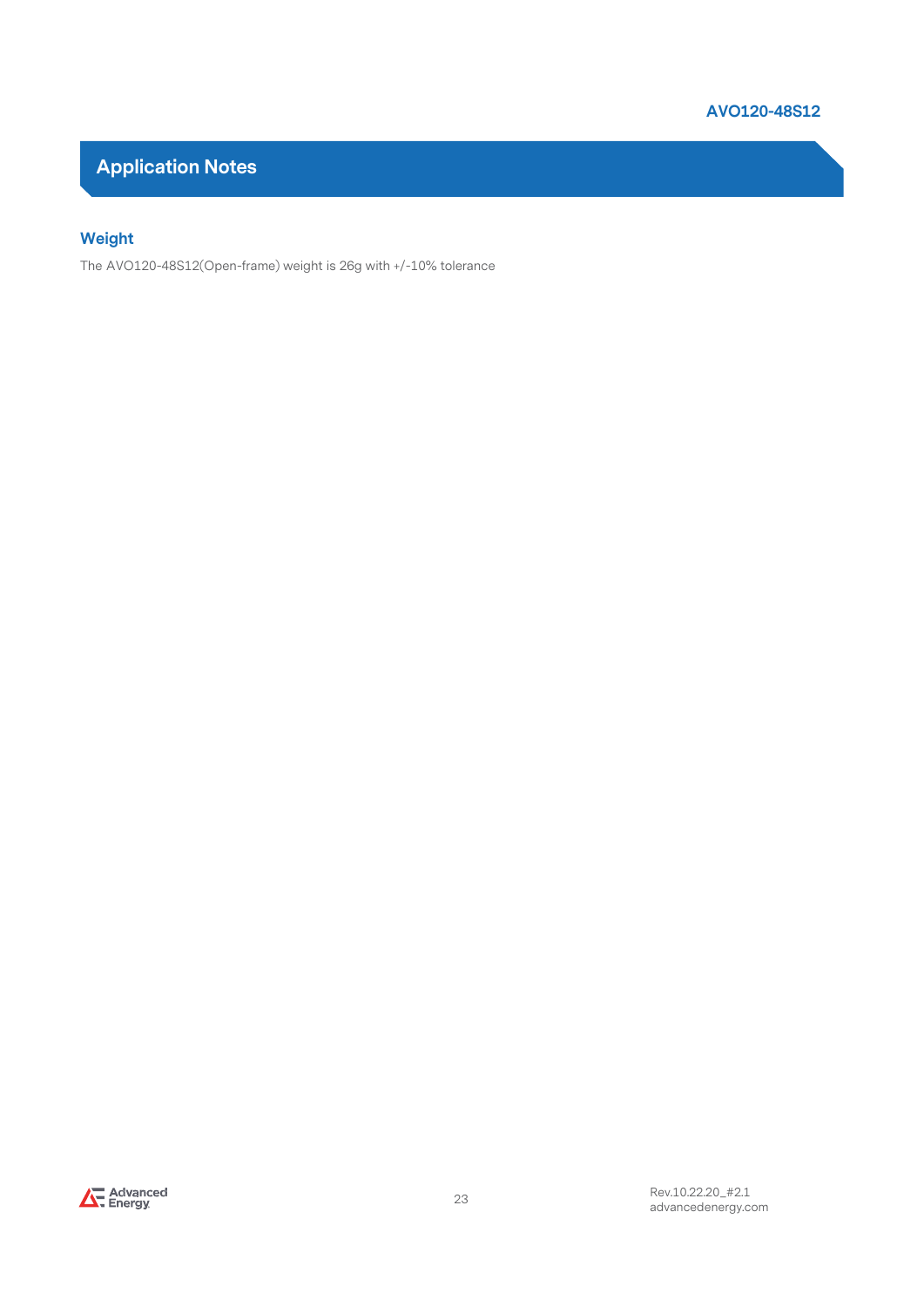

#### Soldering

The product is intended for standard manual, wave soldering.

When wave soldering is used, the temperature on pins is specified to maximum 260 °C for maximum 7s. When soldering by hand, the iron temperature should be maintained at 300  $^{\circ}$ C ~ 380  $^{\circ}$ C and applied to the converter pins for less than 10s. Longer exposure can cause internal damage to the converter.

The maximum exposure temperature for the body of the unit is  $245\,^{\circ}\text{C}$ , and the termination (solder) temperature for lead-free solders should be 270 °C.

Cleaning of solder joint can be performed with cleaning solvent IPA or similative.

#### Assembly

The maximum length of the screw driven into the heat-sink is 3.3mm.

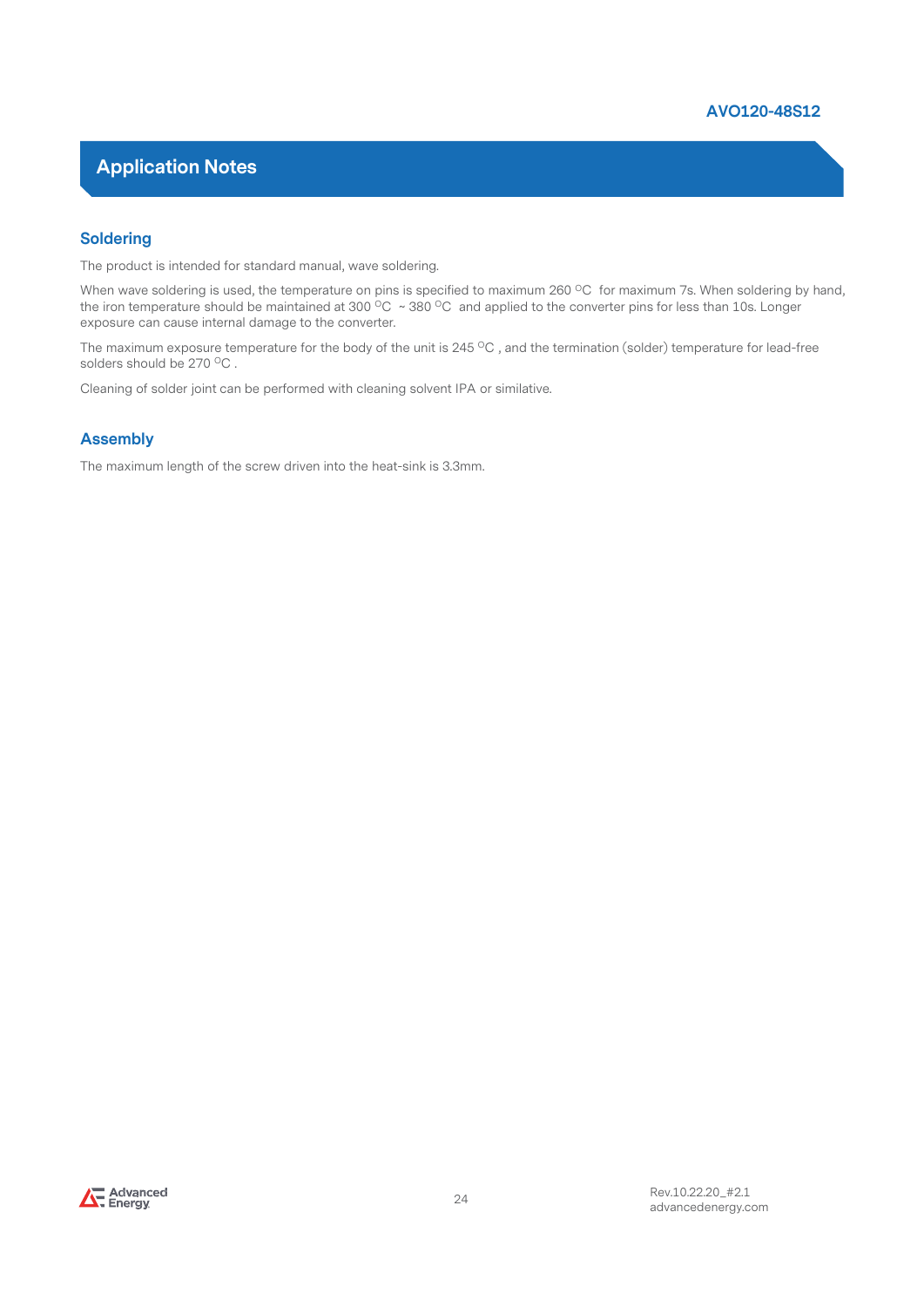#### AVO120-48S12

# Record of Revision and Changes

|                                       |            | AVO120-48S12                        |             |
|---------------------------------------|------------|-------------------------------------|-------------|
| <b>Record of Revision and Changes</b> |            |                                     |             |
| <b>Issue</b>                          | Date       | Description                         | Originators |
| 1.0                                   | 08.25.2014 | First Issue                         | B. Wang     |
| 1.6                                   | 09.23.2015 | Change Remote sense form 0.12 to 1V | B. Wang     |
| 1.7                                   | 09.30.2015 | Add the "isolation resistor"        | K. Wang     |
| 1.8                                   | 01.16.2018 | Update the thermal point            | K. Wang     |
| 1.9                                   | 12.17.2019 | Update solder information           | K. Wang     |
|                                       | 02.26.2020 | Update the RoHS information         | A. Zhang    |
| 2.0                                   |            | Update typo for ripple waveform     | K. Wang     |